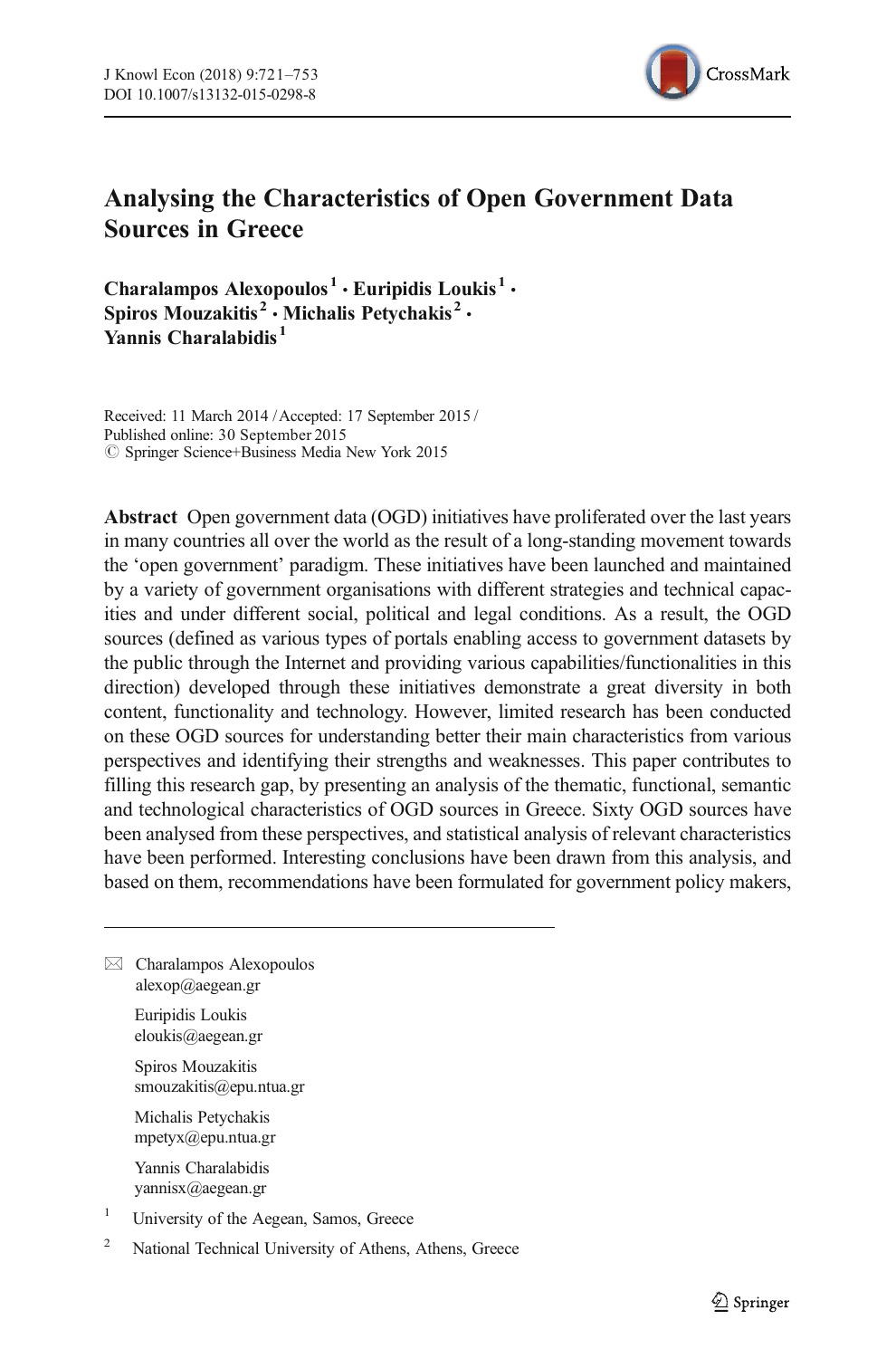<span id="page-1-0"></span>in order to enhance OGD provision in Greece and increase the social and economic values that can be generated from them.

Keywords Open government data . Public sector information . Linked open data . Semantic web . Transparency

### Introduction

There has been a long standing movement towards the 'Open Government' paradigm, aiming at increasing interactions and improving relations between government agencies and citizens as well as increasing the trust of the latter towards the former; the main components of this open government paradigm according to the extensively debated and highly influential 'Open Government Directive' of USA (Obama, [2009](#page-31-0); Executive Office of the President, [2009](#page-30-0); McDermott, [2010;](#page-31-0) Lathrop & Ruma [2010;](#page-31-0) Bertot et al., [2014\)](#page-30-0) are transparency, participation of citizens and collaboration with them. The opening of various categories of data possessed by the government (e.g. government spending, economic and business, legal, social, environmental, agricultural and tourism data) to the citizens constitutes a central element of the first component and at the same time a critical precondition for the achievement of the other two. For this reason, [Open](#page-3-0) [Government Data](#page-3-0) (OGD) initiatives have proliferated over the last years worldwide, not only in developed countries but also in developing ones as well (Huijboom & Van Den Broek, [2011](#page-31-0); Harrison et al., [2012a;](#page-30-0) European Commission, [2013](#page-30-0)). According to the Open Knowledge Foundation, open data are defined as data that are freely accessible online, available without technical restrictions to re-use and provided under open access license that allows the data to be re-used without limitation (OKF [2012\)](#page-31-0). Geiger and v Luecke [\(2012\)](#page-30-0) define OGD as 'all stored data of the public sector which could be made accessible by government in a public interest without any restrictions for usage and distribution'. A variety of government organisations with different strategies and technical capacities and which are under different social, political and legal conditions are embracing this concept and are opening big numbers of datasets they own to the society, aiming at the achievement of both social and economic benefits, the former being associated with government transparency and accountability as well as citizens' participation, and the latter with development of economic activity in new value added e-services based on the combination of various types of OGD (and possibly private data as well) (Jetzek et al. [2013a](#page-31-0) and [2013b](#page-31-0)).

Though the initial motivation for opening government datasets was to promote government transparency and accountability, subsequently there has been an extensive interest in the potential of public sector information (PSI) as an engine for business innovation and job creation, by opening appropriate parts of it as OGD to the society and creating complex ecosystems of public and private actors around them, in order to exploit them and generate social and economic values from them (Harrison et al., [2012b;](#page-30-0) Chan, [2013](#page-30-0)). According to the Digital Agenda Assembly [\(2011](#page-30-0)), 'the direct annual turnover in the PSI Sector is estimated to be around EUR 28 Billion, with annual growth of around 8 %, and this makes the PSI Sector one of the faster growing sectors of the EU economy', while it is estimated that 'the aggregated macroeconomic footprint of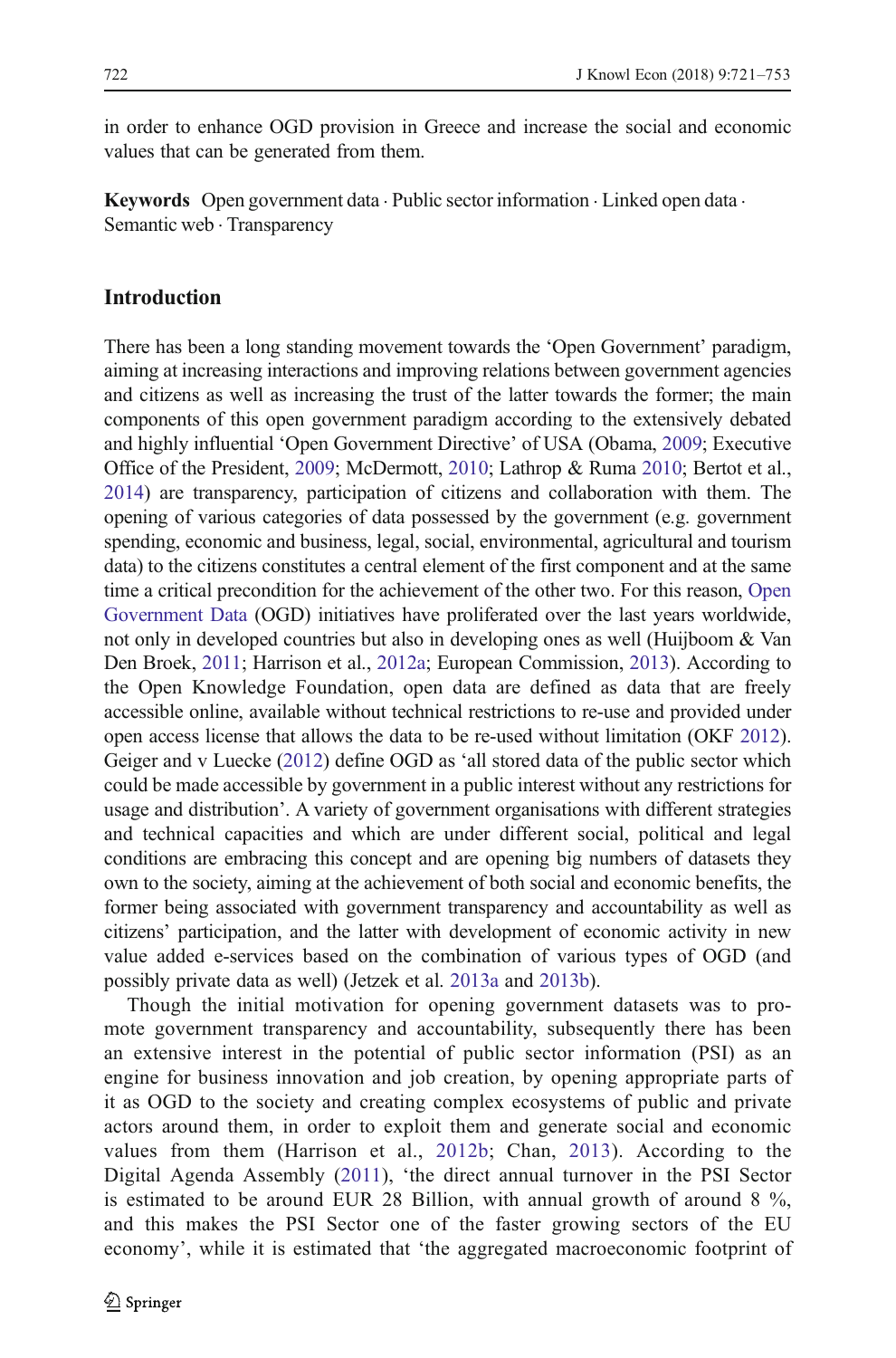the PSI industry is EUR 140 Billion. This means that the 'spill' or overflow from the PSI industry is even bigger than the sector itself'. A recent study by the McKinsey Global Institute showed that more than 40 countries have developed OGD platforms and over one million datasets have been published worldwide, which is expected to lead to the creation of actual value of about three trillion US dollars in seven industries (education, transportation, consumer products, electricity, oil and gas, health care and consumer finance) (Manyika et al. [2013\)](#page-31-0). For all the above reasons, there is widespread and growing debate on OGD among government practitioners and academics, resulting in a continuously growing research literature (e.g. Allan, [2009;](#page-30-0) Meijer & Thaens, [2009;](#page-31-0) Robinson et al., [2009](#page-31-0); Lathrop & Ruma, [2010](#page-31-0); Parycek & Sachs, [2010](#page-31-0); Maier & Huber, [2011;](#page-31-0) Janssen et al., [2012;](#page-31-0) Kassen, [2013;](#page-31-0) Zuiderwijk et al., [2014;](#page-32-0) Mellouli et al., [2014\)](#page-31-0) as well as in the establishment of opening government datasets as a 'political orthodoxy' in numerous countries worldwide (e.g. in the USA (Obama, [2010](#page-31-0)), in the UK (Cameron, [2010](#page-30-0)), in Australia (AGIMO, [2010](#page-30-0)) and across Europe (European Commission, [2013](#page-30-0) and [2014\)](#page-30-0)).

However, despite the big investments that have been made for the development of 'OGD sources', defined as various types of portals enabling access to government datasets by the public through the Internet and providing various capabilities/functionalities in this direction (see "[Background Literature Review](#page-3-0)" for more details) by a variety of government organisations with different strategies and technical capacities and under different social, political and legal conditions worldwide, limited research has been conducted on these OGD sources in order to understand better their main characteristics from various perspectives (a brief review of the limited previous research literature on them is provided in the following '[Previous Related Work](#page-8-0)') and identify their strengths and weaknesses. This paper contributes to filling this research gap, by presenting an analysis of the characteristics of OGD sources in Greece. These OGD sources constitute a new type of information systems (IS), so according to previous relevant research on IS Success (DeLone & McLean, [1992](#page-30-0) and [2003;](#page-30-0) Urbach & Mueller, [2012](#page-31-0)), their success relies critically on three main characteristics of them: their 'information quality' (i.e. the quality of the information they provide), their 'system quality' (i.e. their being from a technological perspective) and their 'service quality' (i.e. the support provided to its users, such as training, helpdesk, etc.). Our study focuses on the first two of them. In particular, this first analysis of OGD sources in Greece focuses on two important dimensions of their 'information quality': the thematic width of the datasets they provide and their semantic capabilities; it also focuses on two important dimensions of their 'system quality': the functionality they offer and their technological characteristics. Therefore, the research objective of this study is to analyse the characteristics of OGD sources in Greece from the thematic, functional, semantic and technological perspectives, in order to identify strengths and weaknesses and formulate recommendations for improvements. It should be noted that our study is conducted in a national context different from the ones of the economically and technologically developed countries, having a long tradition in the introduction and exploitation of new technologies and innovations, where most similar previous studies of the main characteristics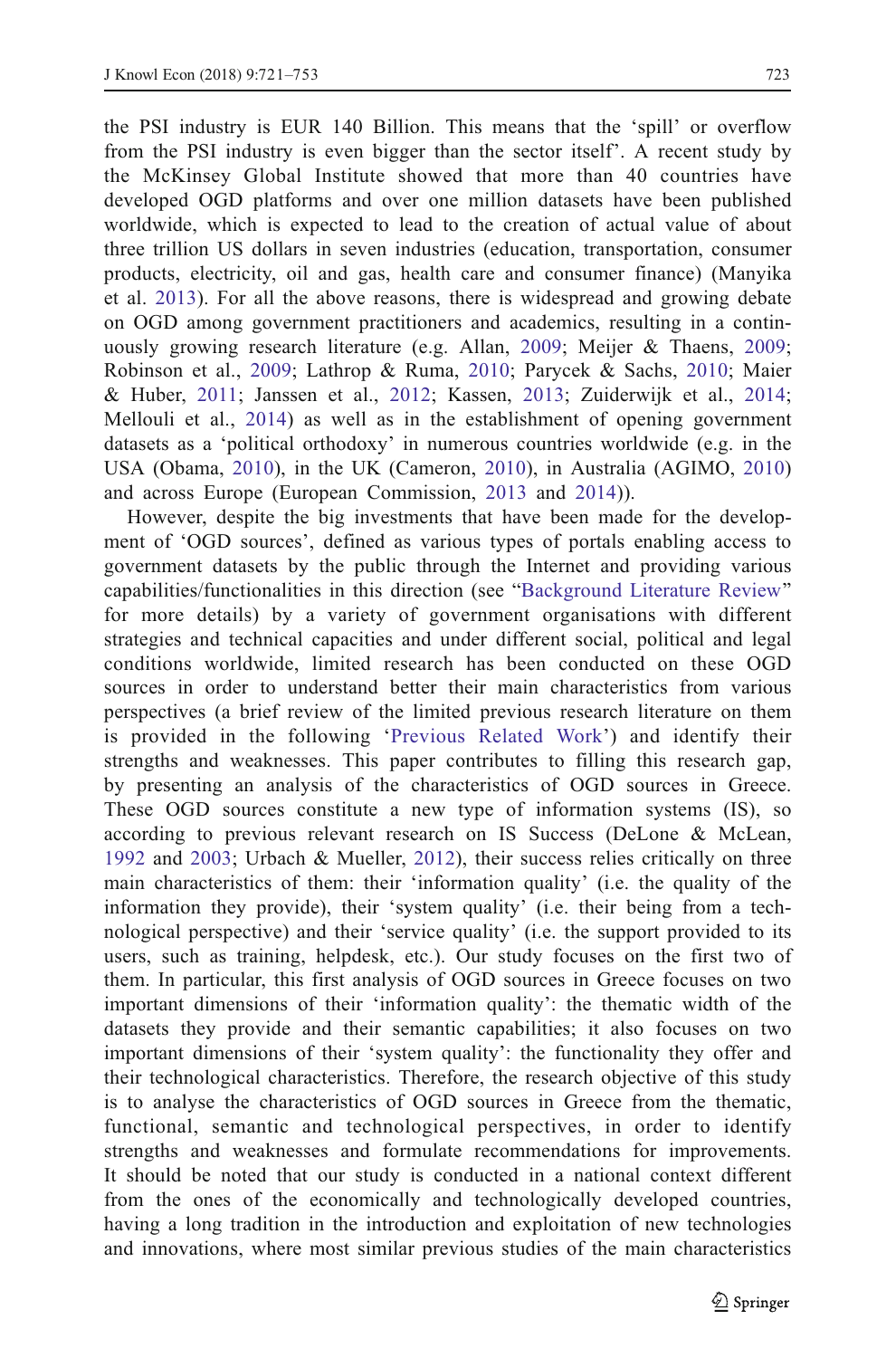<span id="page-3-0"></span>of the utilisation of various new ICT have been conducted (see '[The Greek](#page-9-0) [National Context](#page-9-0)' for more details on this). This is quite interesting, as previous research has revealed the importance of the national context on government information and knowledge sharing (Gharawi and Dawes, [2010](#page-30-0); Dawes et al., [2011](#page-30-0))

This paper is structured in six sections. In the following second section, a review of the background literature of this study is presented, while in the third section, our research methodology is described. In the fourth section, the results of our analysis are presented, and in the next fifth section, there is a discussion of them. Finally, in the sixth section, the conclusions are summarized and future research directions are proposed.

#### Background Literature Review

#### Open Government Data

The potential of a significant part of PSI to be re-used beyond the public sector for various commercial and non-commercial social purposes has been recognised more than a decade ago. In 2003, the European Union (EU) adopted the 'Directive on the Re-use of Public Sector Information<sup>, 1</sup> (European Commission, [2003\)](#page-30-0), which encourages the member states to make as much of the information they possess available for re-use as possible. It establishes a minimum set of rules as well as practical means for facilitating this re-use, focusing mainly on its economic aspects. An on-line public consultation on this PSI Directive was launched in September 2010, leading to a revision of this Directive<sup>1</sup> (European Commission, [2013](#page-30-0)), and also signalling its inclusion as one of the key actions of the 'Digital Agenda for Europe'. <sup>2</sup> The new Directive highlights the importance of PSI as a vast, diverse and valuable pool of resources that can benefit the knowledge economy and encourages the proliferation of OGD portals (Zijlstra and Janssen [2013\)](#page-31-0). It includes policies for 'encouraging the wide availability and re-use of PSI for private or commercial purposes, with minimal or no legal, technical or financial constraints, and promoting the circulation of information not only for economic operators but also for the public, which can play an important role in kick-starting the development of new services based on novel ways to combine and make use of such information, stimulate economic growth and promote social engagement'. Also, in July 2014, the European Commission published guidelines in order to help the member states transpose the revised rules and to propose best practices concerning several important aspects for PSI re-use (European Commission, [2014](#page-30-0)).

As mentioned in the '[Introduction](#page-1-0)', highly influential for opening PSI to the society has also been the 'Open Government Directive' of USA (Obama, [2009;](#page-31-0) Executive Office of the President, [2009;](#page-30-0) McDermott, [2010;](#page-31-0) Lathrop & Ruma [2010](#page-31-0); Bertot et al., [2014](#page-30-0)), which states that 'to increase accountability, promote informed participation by the public, and create economic opportunity, each agency shall take prompt steps to expand access to information by making it available online in open formats', adding also that 'with respect to information,

<sup>1</sup> [http://ec.europa.eu/information\\_society/policy/psi/rules/eu/index\\_en.htm](http://ec.europa.eu/information_society/policy/psi/rules/eu/index_en.htm)

<sup>2</sup> [http://ec.europa.eu/information\\_society/digital-agenda/index\\_en.htm](http://ec.europa.eu/information_society/digital-agenda/index_en.htm)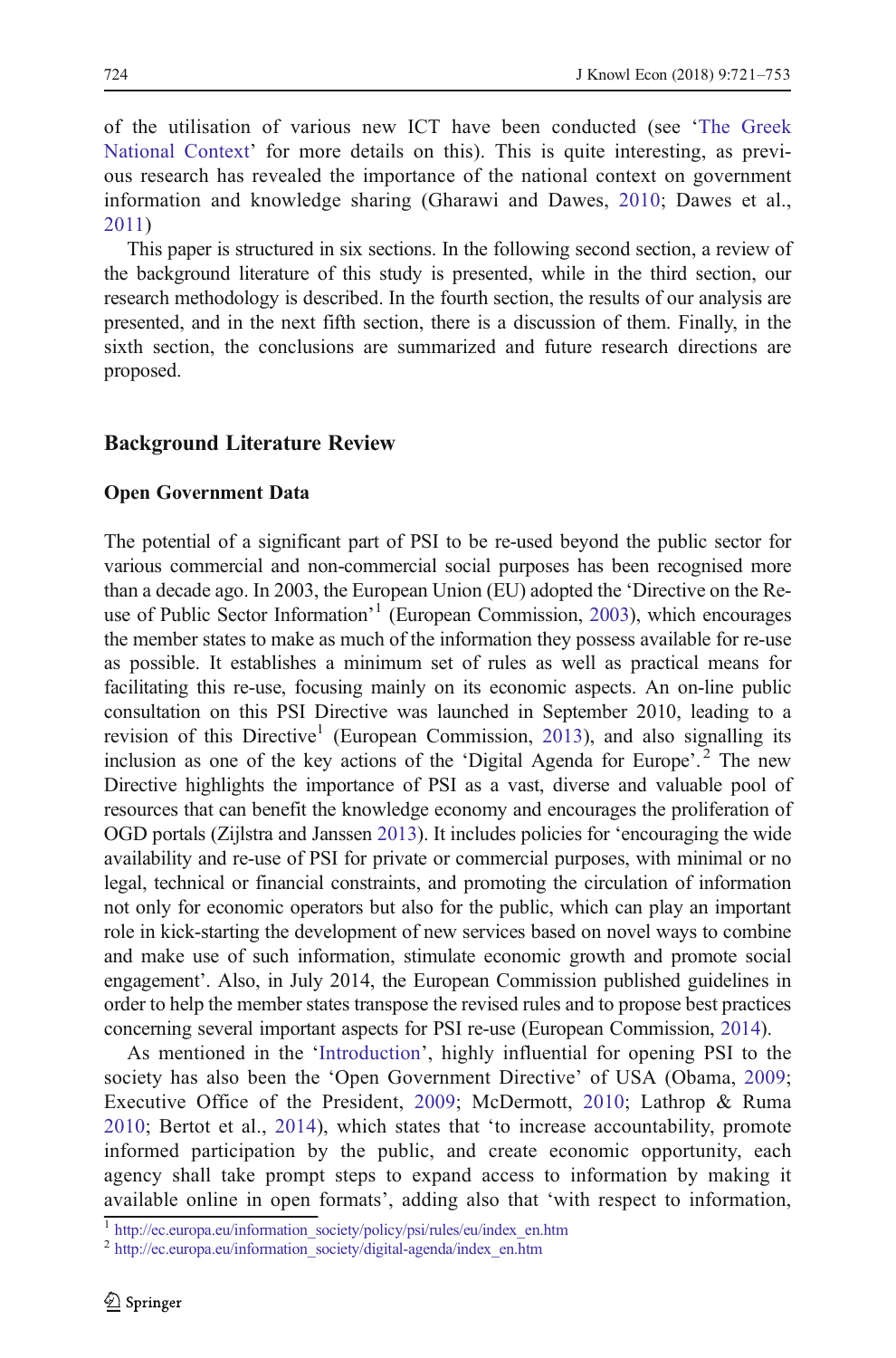the presumption shall be in favour of openness (to the extent permitted by law and subject to valid privacy, confidentiality, security, or other restrictions)'. This was followed by the launch of the 'Open Government Partnership'<sup>3</sup> on 2011, when the eight founding countries (Brazil, Indonesia, Mexico, Norway, Philippines, South Africa, UK and USA) endorsed an Open Government declaration, announced their countries' action plans and welcomed the commitment of 38 more countries to join the partnership. A study of the OGD strategies of five countries (Australia, Denmark, Spain, the UK and the USA) conducted by TNO (an independent Dutch public law organisation aiming to enable and support business and government to apply and exploit various types of new knowledge—see [https://www.tno.nl/en/about-tno/\)](https://www.tno.nl/en/about-tno/) concludes that 'in an increasing number of Western countries, "open data" is being placed on the political and administrative agenda', and that 'the focus of strategies is currently on fostering innovation and strengthening democratic participation, whereas some evidence indicates that open data could also contribute to enhancing law enforcement' (Huijboom & Van Den Broek, [2011](#page-31-0)). Another study concerning 'Open Data in Developing Countries' (Schwegmann, [2012\)](#page-31-0) conducted under the auspices of the European Public Sector Information Platform concludes that 'Open Data seems to be high on the agenda not only in Western countries, but also in developing countries', as civil society organisations and external partners (including the above-mentioned 'Open Government Partnership') of developing country governments are encouraging the use of open data, aiming mainly to increase transparency, accountability and citizen participation. Recently, the new 'Open Data Policy' Memorandum has been issued in the USA (Executive Office of the President, [2013\)](#page-30-0), stating that 'Information is a valuable national resource and a strategic asset to the Federal Government, its partners, and the public', and directing all executive departments and agencies to assign high priority to the management of the information artefacts they generate and maintain as important assets throughout their life cycle, having promotion of openness and interoperability as the main objectives; it also stresses that this will increase operational efficiencies, reduce costs, improve services, support mission needs and increase public access to valuable government information.

Jetzek et al. ([2013a](#page-31-0) and 2013b) argue that there are four types of value that can be generated from the OGD, which differ in the sector generating the value (public or private) and in the kind of generated value (economic or social): (i) transparency-related value (public sector organisations generate social value by offering increased transparency into government actions, which reduces 'information asymmetry' between government officials and citizens and therefore misuse of public power for private benefits and corruption), (ii) efficiencyrelated value (public sector organizations generate economic value through OGD by increasing internal efficiency and effectiveness), (iii) participationrelated value (private sector firms generate social value through participating and collaborating with government), (iv) innovation-related value (private sector firms generate economic value through the creation of new products and services). It is gradually realised that OGD creates big opportunities for both private and public sector innovation (see Editorial of Special Issue on

<sup>3</sup> <http://www.opengovpartnership.org/>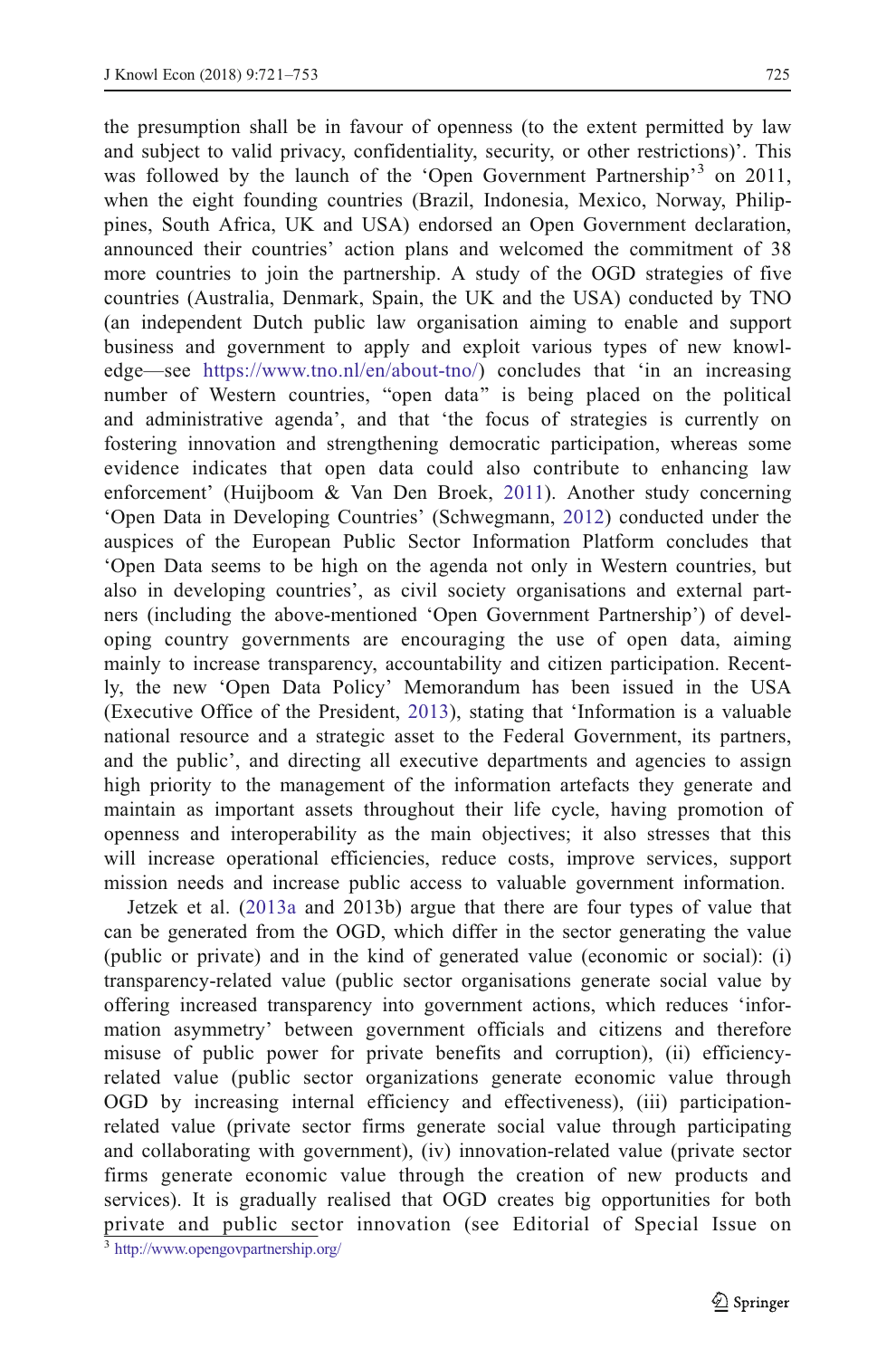Innovation through Open Data of the Journal of Theoretical and Applied Electronic Commerce Research by Zuiderwijk et al. [\(2014\)](#page-32-0)), being quite an importance for the development of information and knowledge economy. However, a study conducted by Janssen et al. [\(2012\)](#page-31-0), based on data collected through interviews and workshops, warns that 'a conceptually simplistic view is often adopted with regard to open data, which automatically correlates the publicizing of data with use and benefits'; in particular, they identify five 'myths' that have been gradually developed with respect to OGD: 'The Publicizing of Data will Automatically Yield Benefits', 'All Information Should Be Unrestrictedly Publicized', 'It Is a Matter of Simply Publishing Public Data', 'Every Constituent Can Make Use of Open Data' and 'Open Data Will Result in Open Government'. They finally conclude that the success of the developed OGD infrastructures requires more than the simple provision of access to data: it is necessary to make progress towards the improvement of the quality of government information, the creation and institutionalization of a culture of open government and the provision of the tools and instruments with which to use the data. The realisation of the 'Open Government' paradigm in general seems to be a difficult and complex task, which requires combined efforts of multiple actors not only from the public sector but also from the private sector, as well as a gradual development of 'open government ecosystems' (Harrison et al., [2012b](#page-30-0)).

# OGD Thematic Categories

According to the above-mentioned EU 'Directive on the Re-use of Public Sector Information' (2003) and the relevant report of the OECD Working Party of Information Economy (2006), a wide variety of PSI thematic categories are opened by government agencies and offered as OGD through the Internet, and the most important of them are:

- Economic and Business Information, including financial, public spending, economic activity and statistics, industry and trade data as well as official business registers and public tender databases.
- Geographic Information, including cartographic, cadastral spatial (geographical coordinates), administrative and political boundaries, topographical, public buildings (geo-coordinates) and elevation data.
- Legal Information, including crime/conviction data, laws, rights and duties, legislation and treaties, judicial and patent and trademark information.
- Meteorological and Environmental Information, including oceanographic, hydrographical, environmental (quality), atmospheric and meteorological (weather) data.
- Social Information, including demographic, attitude, health, education and labor data.
- Traffic and Transport Information, including traffic congestion, work on roads, public transport, vehicle registration, transport networks and transport statistics.
- Tourist and Leisure Information, including tourism, entertainment and hotelrelated data.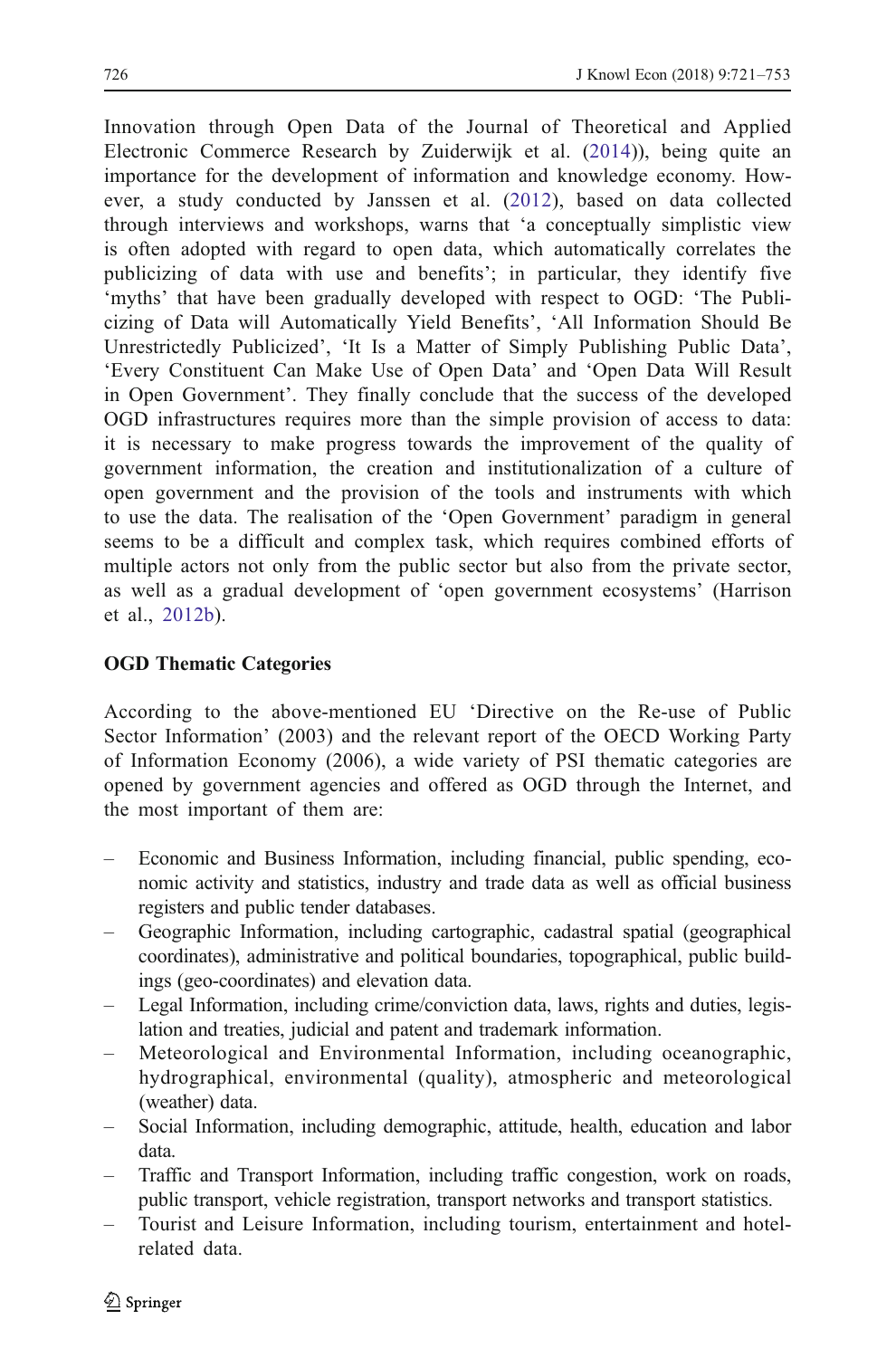- <span id="page-6-0"></span>– Agricultural, Farming, Forestry and Fisheries Information, including cropping/land use, farm income/use of resources, fish farming/harvest and live stock data.
- Natural Resources Information, including biological, ecological, geological and geophysical data, as well as, energy resource/consumption and geodetic networks information.

### OGD Sources Capabilities/Functionalities

Research carried out as part of the European project ENGAGE (see [www.engage](http://www.engage-project.eu/)[project.eu](http://www.engage-project.eu/), <http://www.engagedata.eu/> about/) has revealed that two distinct types of OGD sources/portals have been developed with respect to the capabilities/ functionalities provided to the user (Petychakis et al., [2014\)](#page-31-0):

- 1. OGD direct provision portals: this is the main category of OGD portals, which are 'primary sources' of OGD, publishing original government datasets provided by either one government agency or a small number of similar government agencies (who are the legal owners/licensers of the data); they usually offer a wide range of functionalities supporting the whole lifecycle of OGD, from the creation of datasets to the update and finally to the archiving of them.
- 2. OGD aggregators: this category includes OGD aggregator portals, which are 'secondary sources' of OGD coming from a big number of government agencies, publishing and maintaining lists of other 'primary' OGD catalogues and links to them. They constitute single access points to multiple OGD direct provision portals and make it easier for a user to locate the OGD he/she is interested in. Usually, they include descriptive information about datasets and sources, which is quite useful for the users in order to get a first impression of what is available. Many of them act as highly structured registries of OGD primary sources and datasets, which store structured and machine-processable information, and provide 'index'-like features, such as automated registration and discovery of OGD. Some prominent examples are the widespread CKAN data hub portal,<sup>4</sup> the Open Government Data Initiative<sup>5</sup> (OGDI—a Microsoft initiative/online tool to publish and use a wide variety of public data from government agencies), the European Union Open Data portal<sup>6</sup> and the Freebase.<sup>7</sup>

Another categorisation of the OGD sources with respect to the capabilities/ functionalities offered can be made based on the web paradigm they are based on (the 'traditional' Web 1.0 paradigm or the more recent Web 2.0 paradigm) (Alexopoulos et al., [2013;](#page-30-0) Alexopoulos et al., [2014](#page-30-0)):

& The 'traditional' first-generation OGD portals, which have been influenced by the Web 1.0 paradigm, in which there is a clear distinction between content producers

 $^4$  CKAN The Data hub, <http://thedatahub.org/><br> $^5$  Open Government Data Initiative, <http://ogdisdk.cloudapp.net/DataCatalog/DataSetList> $^6$  European Union Open Data portal, <https://open-data.europa.eu/en/data/><br> $^7$  Freeb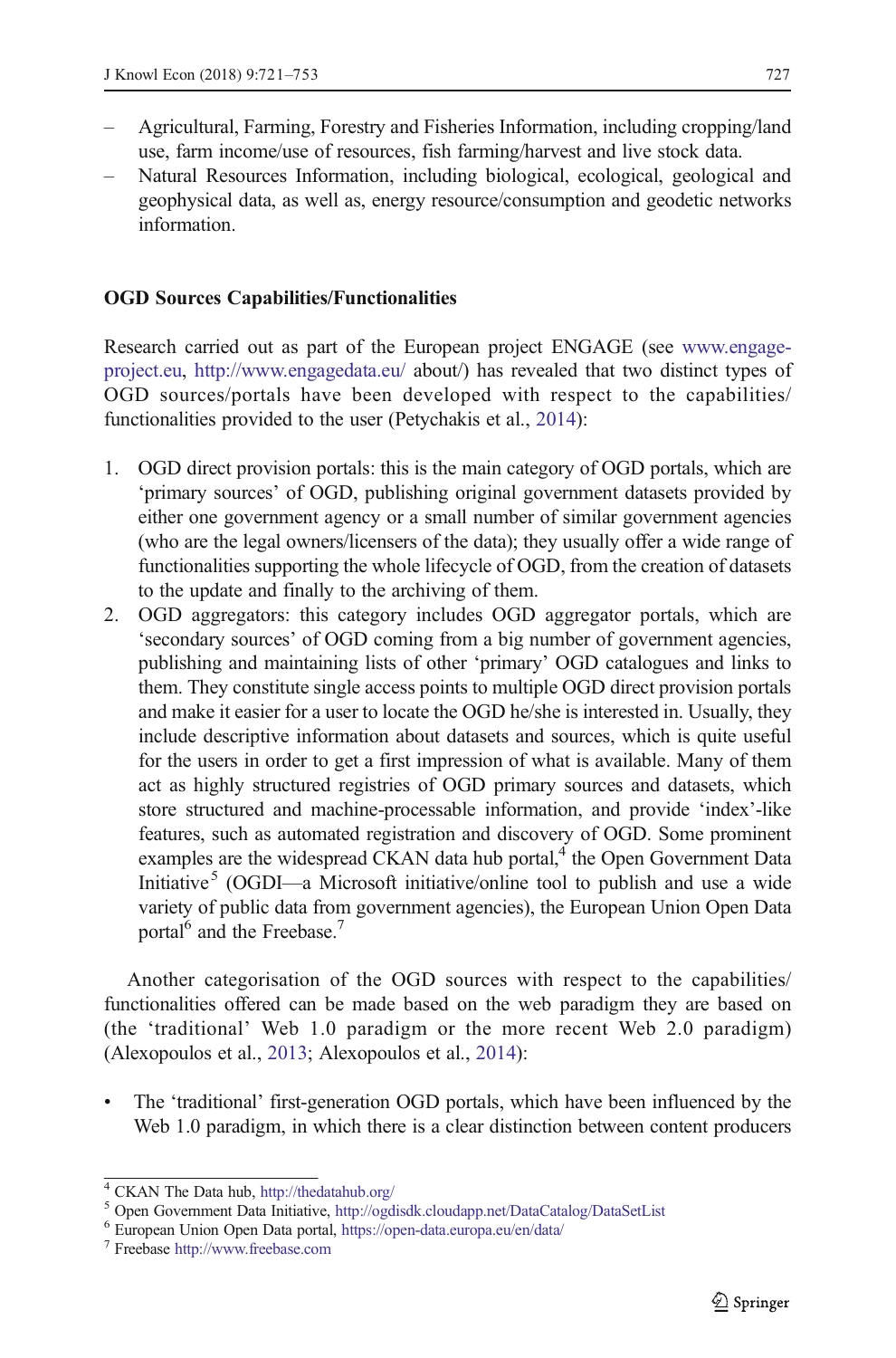<span id="page-7-0"></span>and content users. They are characterised by datasets publishing in non-machineprocessable formats (i.e. PDF), without providing any contextual information or linkage capabilities to other datasets; also, they are limited to offering basic functionalities to data users (consumers) for dataset downloading and to data providers for uploading datasets. They do not support improvements of their published datasets by their users (e.g. through cleaning and further processing) or feedback provision by dataset users to their providers so that the latter can understand better the needs of the former.

The second generation Web 2.0 OGD portals: The advent of the Web 2.0 paradigm, which facilitates the generation of content of various types by simple and nonexpert users, the development of relationships and online communities among them and the extensive interaction, collaboration and sharing of content and information, has led to the emergence of a second generation of OGD portals, which have been influenced by these Web 2.0 principles. They provide (in addition to the abovementioned basic functionalities of the traditional first generation OGD portals) functionalities for commenting and rating datasets, forming groups around common interests, visualising and processing datasets, improving or adapting them to specialised needs and then publishing them again, uploading new datasets and enabling OGD users to become data 'pro-sumers'(both consuming and producing datasets). Their main objective is to support and facilitate extensive communication between OGD users (citizens, journalists, businesses, scientists, etc.) and providers (government agencies) as well as collaborative value generation from OGD.

#### Semantic Technologies and OGD

The use of Semantic Web technologies (such as'Uniform Resource Identifiers' (URI), the 'Resource Description Framework' (RDF), vocabularies and ontologies) in OGD enables a more effective browsing and discovery of datasets through distributed SPARQL queries as well as linking and combining OGD from multiple sources across the Web, which can increase significantly the usefulness of the OGD and the value generated from them (e.g. it allows discovering new correlations and gaining deeper insights or developing new advanced value-added e-services by combining different datasets from multiple OGD sources); also, the value of any kind of data (including OGD) increases each time it is being re-used and linked to another resource, and this can be facilitated and triggered by providing informative and explanatory data about each available dataset (i.e. metadata). These ideas gave rise to the development of the Linked Open Government Data (LOGD) concept (an application/elaboration of the more general 'Linked Data' concept for the OGD) (Wood, [2011;](#page-31-0) Geiger and v Luecke [2012;](#page-30-0) Bauer and Kaltenböck, [2012;](#page-30-0) Zuiderwijk et al., [2012a;](#page-32-0) Zuiderwijk et al., [2012b\)](#page-32-0). Geiger and v Luecke ([2012](#page-30-0)) define LOGD as 'all stored data of the public sector connected by the World Wide Web which could be made accessible in a public interest without any restrictions for usage and distribution' and argue that 'the cross linking of Open Data via the Internet and the World Wide Web as 'Linked Open Data' (LOD) offers the possibility of using data across domains or organisational borders for statistics, analysis, maps and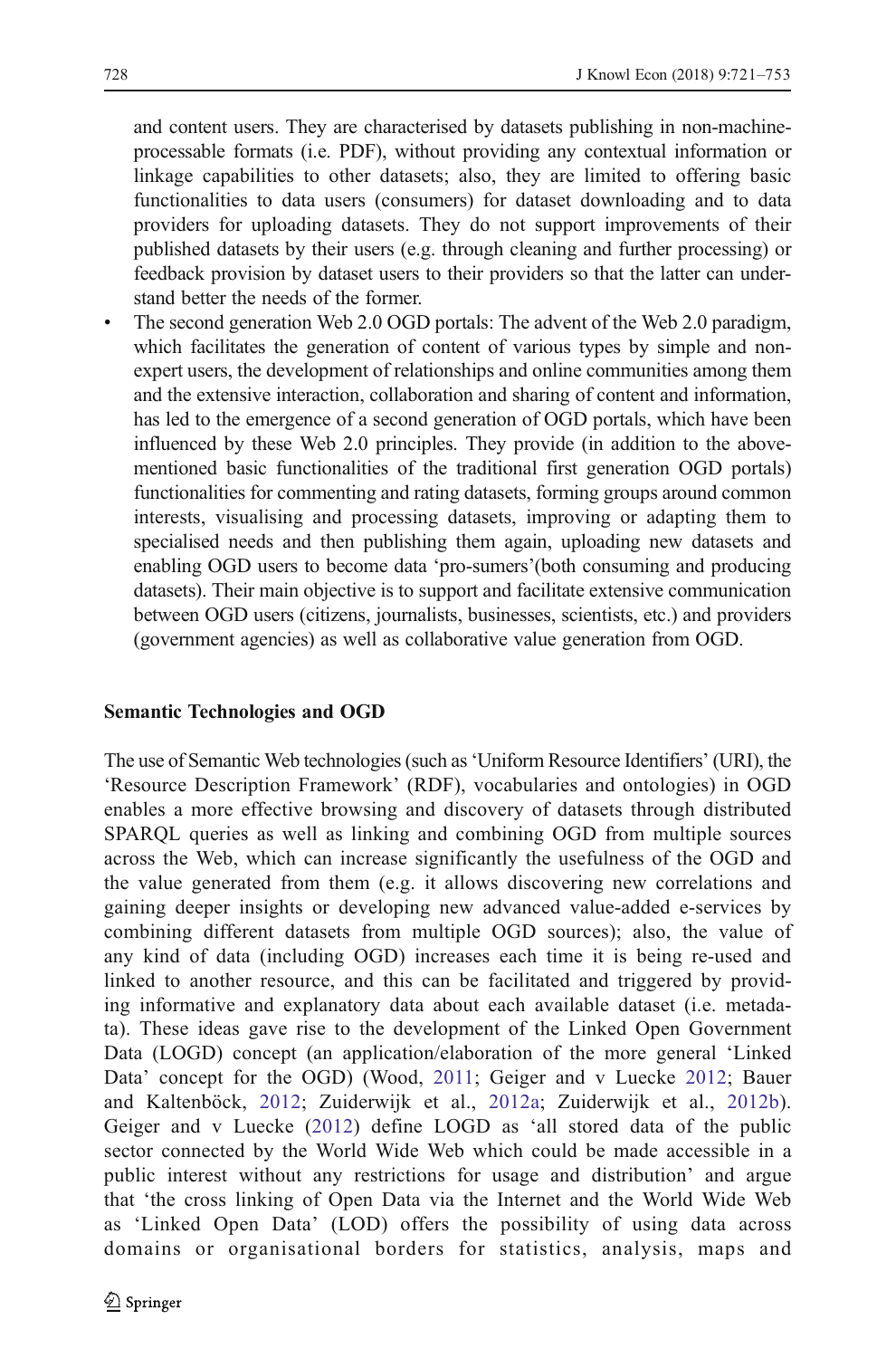<span id="page-8-0"></span>publications', which can lead to the generation of more insight, knowledge and innovation from OGD. The W3C Government Linked Data Working Group<sup>8</sup> is developing standards and best practices in order to assist government agencies to open and publish their data as effective and usable Linked Data using Semantic Web technologies (for more details on methodologies for this see Wood ([2011\)](#page-31-0) and Bauer and Kaltenböck ([2012](#page-30-0))).

### Previous Related Work

However, the degree of realisation of the above concepts and methods in 'real life' in various contexts has been investigated to a very limited extent. Limited research has been conducted on the existing OGD sources that have been developed by a variety of government organisations in order to understand better their main characteristics from various perspectives and identify strengths and weaknesses. Zuiderwijk et al. [\(2013\)](#page-32-0) investigate and compare the functionality offered by three OGD portals: the 'Open Data Hub' of the European Union, the 'Junar' commercial open data platform and the OGD infrastructure developed in the European research project ENGAGE [\(www.](http://www.engage-project.eu/) [engage-project.eu](http://www.engage-project.eu/) and [www.engagedata.eu\)](http://www.engagedata.eu/). They conclude that all the examined OGD portals have basic functionalities for uploading and managing data as well as some additional specific features for supporting the specific goals and targets groups of each of them (e.g. two of these OGD portals offer functionalities for the analysis and visualisation of OGD that users retrieve from them). Petychakis et al. ([2014](#page-31-0)) analyse the OGD sources developed in the European Union (in its 27 member states) from a functional, semantic and technical perspective, in terms of their thematic content, licencing, multilinguality, data acquisition, data discovery, data provision and data formats. They conclude that most of the datasets of the European OGD sources are published without a clearly defined or open licence and that the thematic categories with the highest relative frequency are 'Law Enforcement, Courts and Prisons', 'Budget, Revenues and Expenditures' and 'Business, Economics and Trade'; about half of these OGD portals in their user interface support the native language of the corresponding country, while the other half are multilingual (they support one or more foreign languages as well). With respect to data acquisition, most of the published datasets originate from the internal back office IS of government agencies that support daily operations, while the most frequently provided means for datasets search and discovery by prospective users are groupings in categories and free text search. These OGD datasets are provided to interested users mainly through download of various types/formats of files, the most frequent of them being non-machine-processable ones (PDF and HTML, 38 and 28 % respectively), while there is limited dataset provision in machine-processable formats (mainly Excel XLS/XLSX,8 %). Our study makes a contribution to this limited body of research and knowledge on the characteristics of existing OGD sources by presenting an analysis of OGD sources in Greece (see '[The Greek National Context](#page-9-0)') using a wider range of

<sup>8</sup> <http://www.w3.org/2011/gld/charter.html>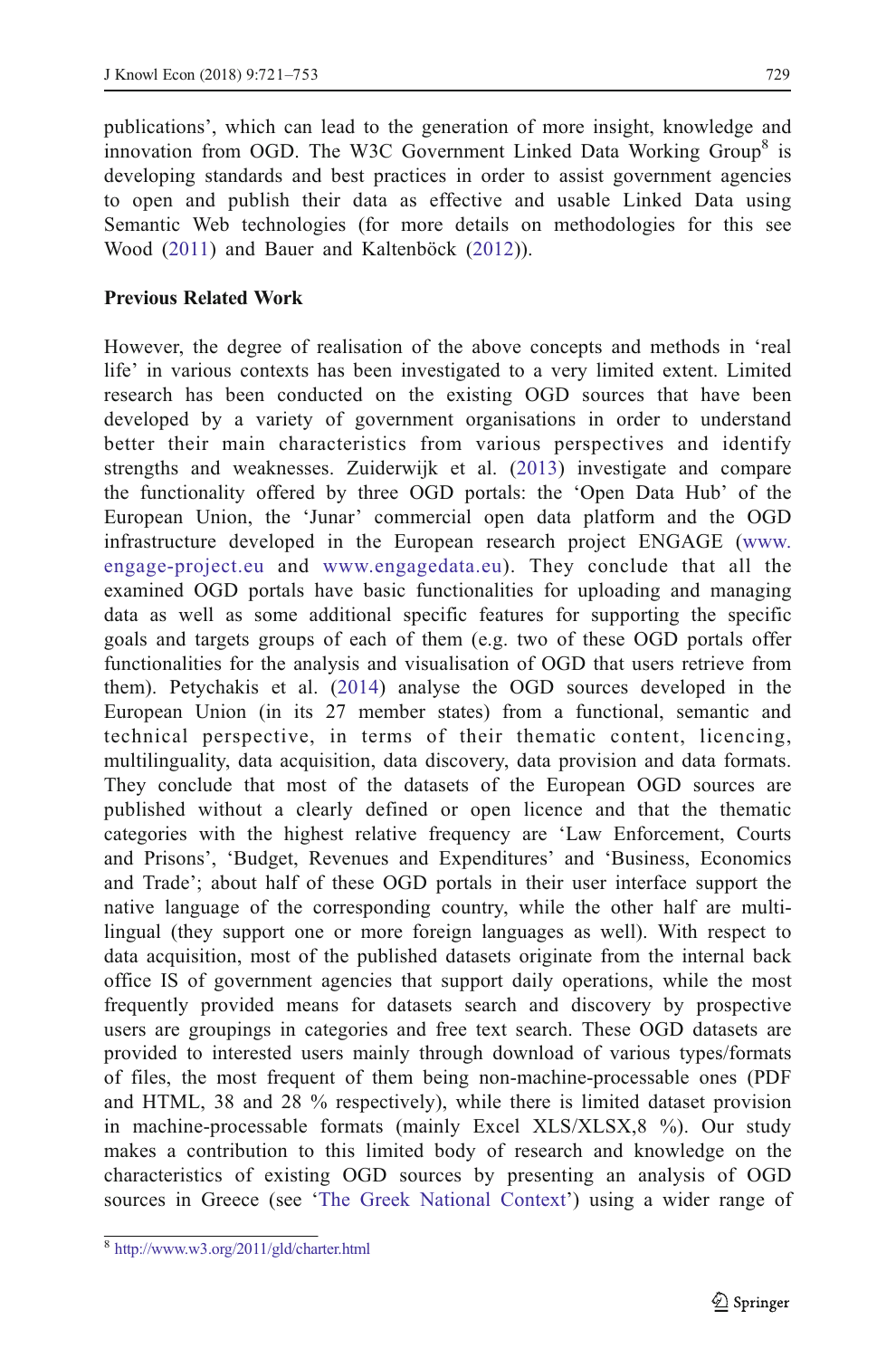<span id="page-9-0"></span>perspectives and indicators (see following 'Research Method' section) than that of the previous studies.

### The Greek National Context

As mentioned in the '[Introduction](#page-1-0)', this study has been conducted in a national context that differs from the ones of previous studies on the utilisation of various new ICT. Greece has a lower level of economic and technologic development than the developed Western countries have and is now experiencing a severe economic crisis and an increasing citizens' distrust in government. According to the World Bank [\(http://data.worldbank.org/indicator/](http://data.worldbank.org/indicator/) NY.GDP. PCAP.CD) the gross domestic product (GDP) per capita (a primary indicator of a country's economic development) of Greece in 2013 was US\$21,956 (undergoing a strong decrease in the last 4 years due to a severe economic crisis: in 2010, at the beginning of the Greek economic crisis, its GDP per capita was US\$26,861), much lower than those of the developed western countries (e.g. in USA, it was as high as US\$53,042, in UK it was US\$41,787 and in Germany US\$46,269). Also, the e-Government Development Index (an indicator of technological development of government) value for Greece, according to the 'United Nations E-Government Survey 2014' (United Nations, [2014\)](#page-31-0), was at the level of 0.7118, lower than those for the developed western countries (e.g. for USA it was 0.8748, for UK it was 0.8695 and for Germany 0.7864). Furthermore, Greece experiences a growing citizens' distrust in government (which has grown further recently due to the existing economic crisis); according to the 'Transparency International' ([http://www.transparency.](http://www.transparency.org/country%23GRC) [org/country#GRC](http://www.transparency.org/country%23GRC)) in Greece, 'The public sector suffers from substantial integrity gaps in both law and practice' since 'some public officials have acted without transparency or effective oversight for decades', so 'citizens' distrust in public service has proliferated'. Therefore, the development of OGD sources in Greece can be quite beneficial in terms of addressing the above problems and contributing to government transparency and accountability improvement, so it is interesting and useful to analyse the current situation with respect to OGD sources from various perspectives.

### Research Method

The research method we adopted for conducting a multi-perspective analysis of the Greek OGD Sources landscape consists of four distinct stages: (i) Identification of OGD Sources, (ii) Formulation of Analysis Framework (= definition of the analysis perspectives and the particular indicators of each of them), (iii) Data Collection and (iv) Data Processing. These four research stages are described in the following paragraphs. Our study has been based on quantitative techniques, as, according to the relevant literature (Maylor and Blackmon, [2005](#page-31-0); Ragin and Amoroso, [2011\)](#page-31-0), they are the recommended approach for collecting data from a large quantity of units (in our case the whole population of OGD sources in Greece—see following description of stage 1) concerning a limited number of features of them (in our case the selected thematic,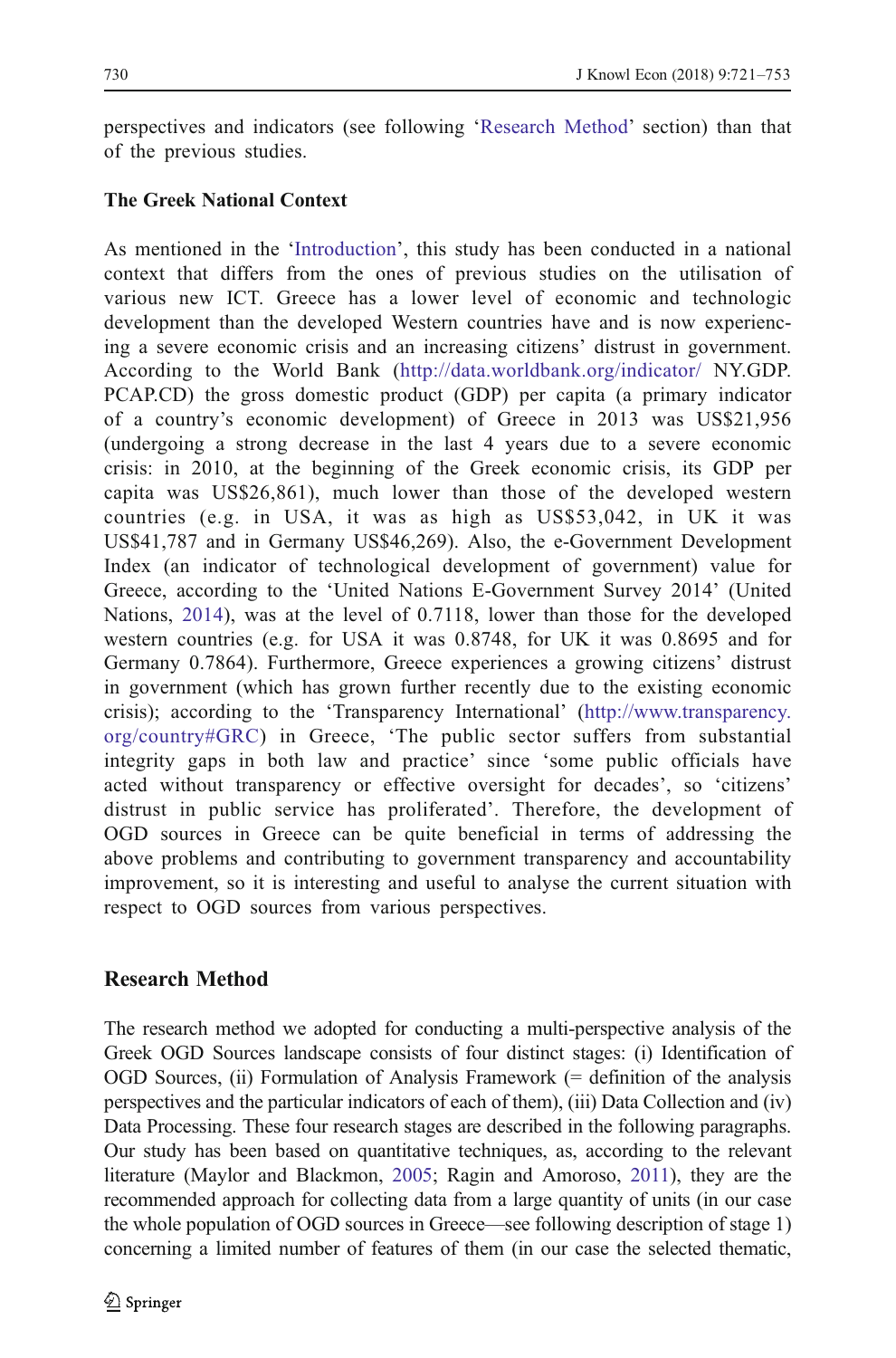functional, semantic and technological characteristics of these OGD sources—see following description of stage 2), and then condensing/summarising these data into a few numbers (e.g. relative frequencies).

#### Stage 1: Identification of OGD Sources

The first stage of our research method refers to the identification of the OGD Sources in Greece. For this purpose, we adopted a top-down approach based on desk-based research, starting from Greek Ministries websites, in which we searched for published OGD datasets, and then following links to other government organizations (e.g. supervised by the particular Ministry or Regional Administrations, Municipalities, etc.), in which we performed similar searches for finding OGD datasets and links to other government organizations, etc., in an effort to identify websites and portals containing and providing OGD. As a result of this stage, we identified 60 OGD sources, which are shown in the [Appendix](#page-25-0) (for each of them, we can see the corresponding government agency, a description, the thematic categories of the OGD it provides and finally its URL).

#### Stage 2: Formulation of Analysis Framework

The second stage of our research method is the construction of the analysis framework. As mentioned in the '[Introduction](#page-1-0)', OGD sources constitute a new type of IS, so for analysing them we can use as our theoretical foundation the models that have been developed in previous research on IS Success (DeLone & McLean, [1992](#page-30-0) and [2003;](#page-30-0) Urbach & Mueller, [2012\)](#page-31-0). According to them, the success of an IS relies critically on three main characteristics of it: its 'information quality' (i.e. the quality of the information it provides to its users), its 'system quality' (i.e. its quality viewed as a technological system) and its 'service quality' (i.e. the support provided to its users, such as training, helpdesk, etc.); these affect 'users satisfaction' and the 'actual use' of the IS and finally its 'individual impact' and 'organisational impact'. The above model has been used extensively for studying various types of IS (with appropriate elaboration and adaptation to the characteristics and objectives of each), including government IS providing various electronic services to citizens (e.g. Wang & Liao, [2008](#page-31-0); Rana et al., [2013](#page-31-0); Chena et al., [2015\)](#page-30-0). Our analysis of Greek OGD sources has focused on the first two of the above critical characteristics, the information quality and the system quality, elaborating and adapting them to the particular characteristics and objectives of the OGD sources. In particular, we examine two important dimensions of the Greek OGD sources' 'information quality': (i) the thematic range of the datasets they provide (since as mentioned in the previous '[Background Literature Review](#page-3-0)' section, there is a wide variety of PSI thematic categories opened by government agencies and offered as OGD through the Internet, and this is an important quality and value dimension of OGD: more OGD thematic categories means more potential usefulness and value for more user groups, e.g. citizens, journalists, businesses, scientists, etc.); (ii) their semantic capabilities (since as mentioned in the previous section the use of Semantic Web technologies in OGD can significantly increase their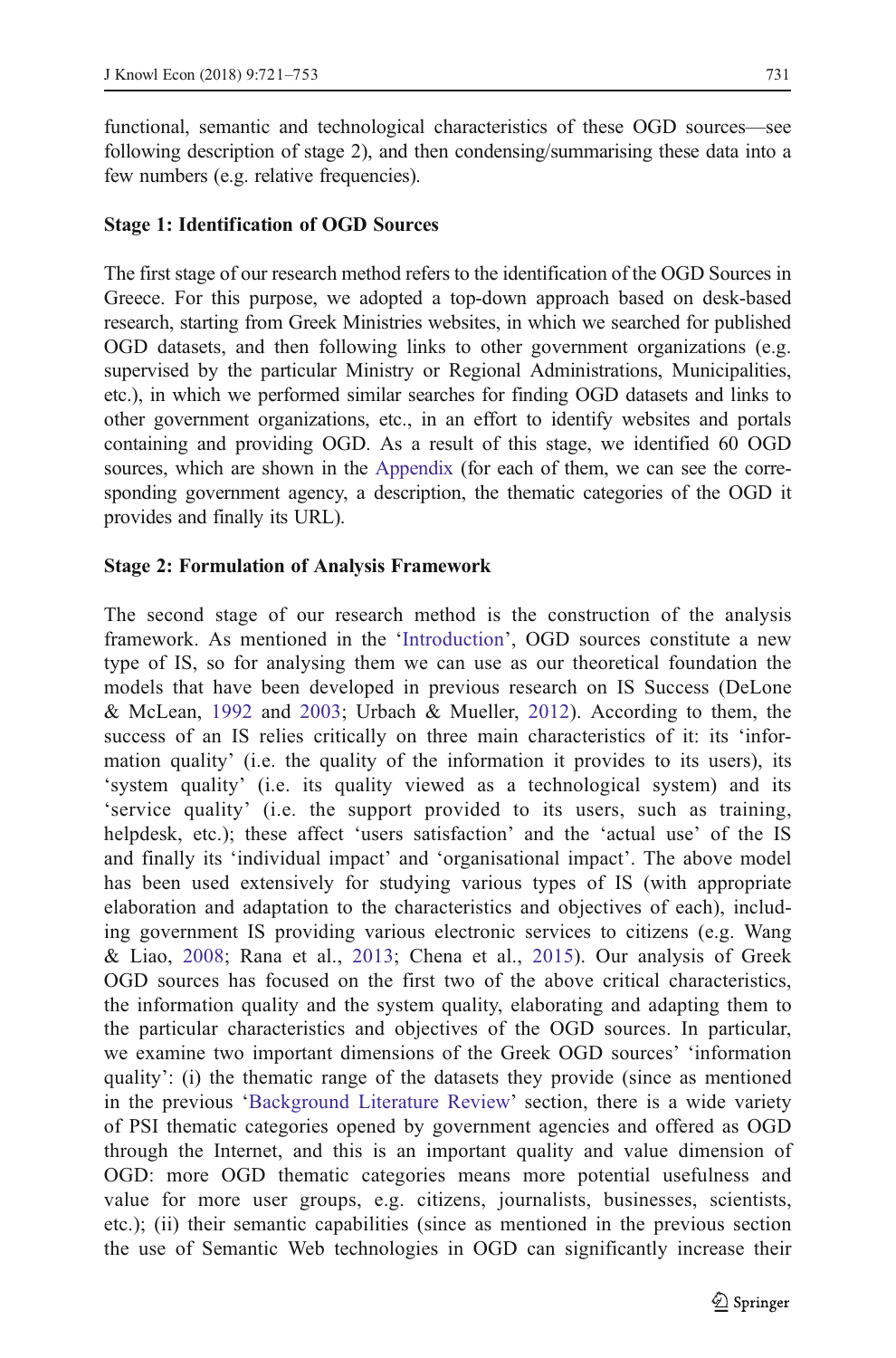usefulness and value). We also examine two important dimensions of the Greek OGD sources' 'system quality': (iii) the functionality they offer (i.e. to what extent are offered on one hand the basic and on the other hand the advanced features mentioned in the previous section, which is quite important for the users); (iv) their technological characteristics (as they are critical for the performance of the OGD sources, for their adaptability to new needs and for the efficient provision of high quality functionality to the users). Therefore, our analysis framework consists of the above four analysis perspectives (thematic, functional, semantic and technological), which are described in more detail in the following paragraphs.

- 1. Thematic Analysis Perspective: It includes analysis of the thematic categories of the datasets provided by the OGD sources. It has been conducted using the nine main thematic categories of OGD identified by the EU 'Directive on the Re-use of Public Sector Information' (2003) and the relevant report of the OECD Working Party of Information Economy (2006), which have been mentioned in 'OGD Thematic Categories' section. Therefore, it has been based on nine binary indicators, each of them assessing whether or not an OGD source provides datasets of one of these thematic categories, and then the calculation of their frequencies.
- 2. Functional Analysis Perspective: It includes analysis of the functionalities provided by the OGD sources. It has been conducted using five indicators: three of them concern fundamental functionalities of the OGD sources and have been previously used in the above-mentioned analysis of the European OGD sources by Petychakis et al. ([2014](#page-31-0)): they concern dataset discovery, dataset provision and also multi-linguality-related capabilities. The other two indicators correspond to two important features of the new and more advanced generation of OGD sources mentioned in '[OGD Sources Capa](#page-6-0)[bilities/Functionalities](#page-6-0)' section: visualisation and user feedback-related capabilities. Therefore, the corresponding five indicators of the functional analysis of the OGD sources (it should be noted that their possible values have been defined based on the study of Petychakis et al. ([2014](#page-31-0)) as well as the analysis of a representative subset of the identified Greek OGD sources, from which the main possible values have been determined, and then these have been enriched with new values we found during the process of analysing the identified OGD sources (in stage 3)):
	- Datasets Discovery: it concerns the tools provided for discovering the datasets the user is interested in; its main possible values (not mutually exclusive) were simple document list, free text search, browsing through categories, browsing through filters, browsing through interactive map and SPARQL search.
	- Data Provision: it concerns the ways of data provision to the users; its main possible values (not mutually exclusive) were download file, online view of dataset and on map.
	- Language: it concerns the language(s) the user interface is available in; its main possible values are (not mutually exclusive) Greek, English, French and German.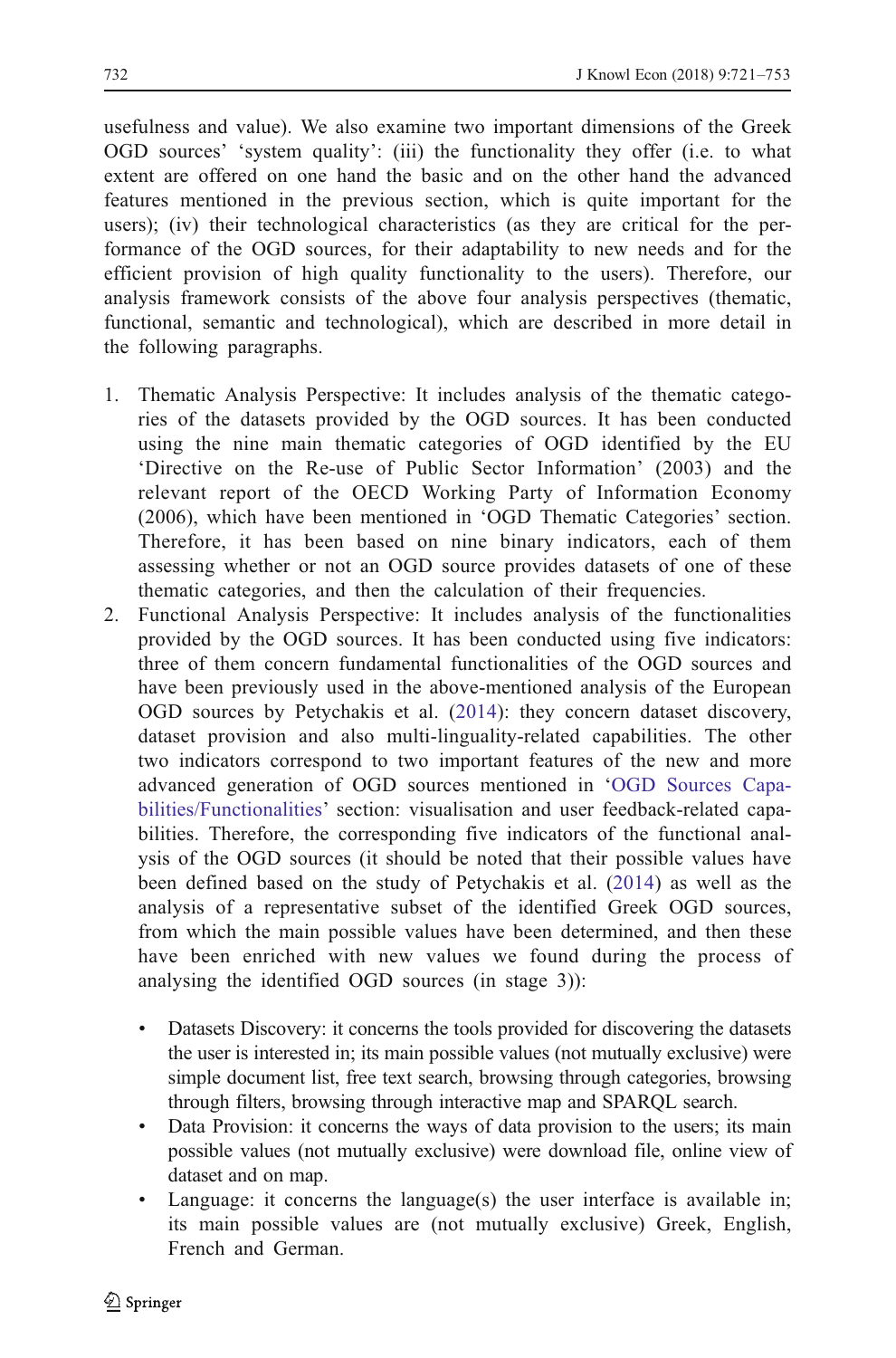- Visualisations: it concerns the dataset visualisation capabilities provided; one possible value is 'not existing', while other main possible values (not mutually exclusive) are visualisations in charts and visualisations in maps.
- Feedback: it concerns the existing tools allowing feedback from OGD users to the providers; its two main possible values were 'not existing' and 'existing' (the latter has been further refined during the process of analysing the identified OGD sources in stage 3).
- 3. Semantic Analysis Perspective: It includes analysis of the use of Semantic Web technologies for the representation and structure of OGD (see '[Seman](#page-7-0)[tic Technologies and OGD](#page-7-0)'). In particular, it includes initially an overall assessment of the OGD sources using the well-established five-star Berners-Lee's rating system for open data (Bauer and Kaltenböck, [2012\)](#page-30-0) and then an analysis of the metadata (which are critical for linking OGD and obtaining higher levels of value from them as mentioned in the previous section) and of licence information. Therefore, the corresponding four indicators of the semantic analysis of the OGD sources are as follows:
	- Sources rating according to the five-star Berners-Lee's Rating Scheme for open  $data<sup>9</sup>$ :

\*Make your stuff available on the web (whatever format) \*\*Make it available as structured data (e.g. excel instead of image scan of a table) \*\*\*Using non-proprietary format (e.g. csv instead of excel)

\*\*\*\*Use URLs to identify things, so that people can point at your stuff

- \*\*\*\*\*Link your data to other people's data to provide context
- Sources metadata rating according to the five-star Maturity Scheme of Metadata Management (ISA, [2011\)](#page-31-0).

\*Metadata Ignorance \*\*Scattered or Closed Metadata \*\*\*Open Metadata for Humans \*\*\*\*Open Reusable Metadata

- \*\*\*\*\*Linked Open Metadata
- & RDF compliance: it concerns the use of technologies that support RDF, including technical products of open data initiatives publishing structured data in a way that it can be interlinked, which, as mentioned in the previous '[Background Literature Review](#page-3-0)' section, is quite important for enabling more effective browsing and discovery of datasets and for linking and combining OGD from multiple sources (e.g. see Wood ([2011](#page-31-0)); Bauer and Kaltenböck ([2012](#page-30-0))); it is a binary indicator.
- & Data License: it concerns license information related to the use of the published datasets; this is one of the most important characteristic of OGD sources, since it defines the allowed ways of OGD use and

<sup>9</sup> <http://lab.linkeddata.deri.ie/2010/star-scheme-by-example/>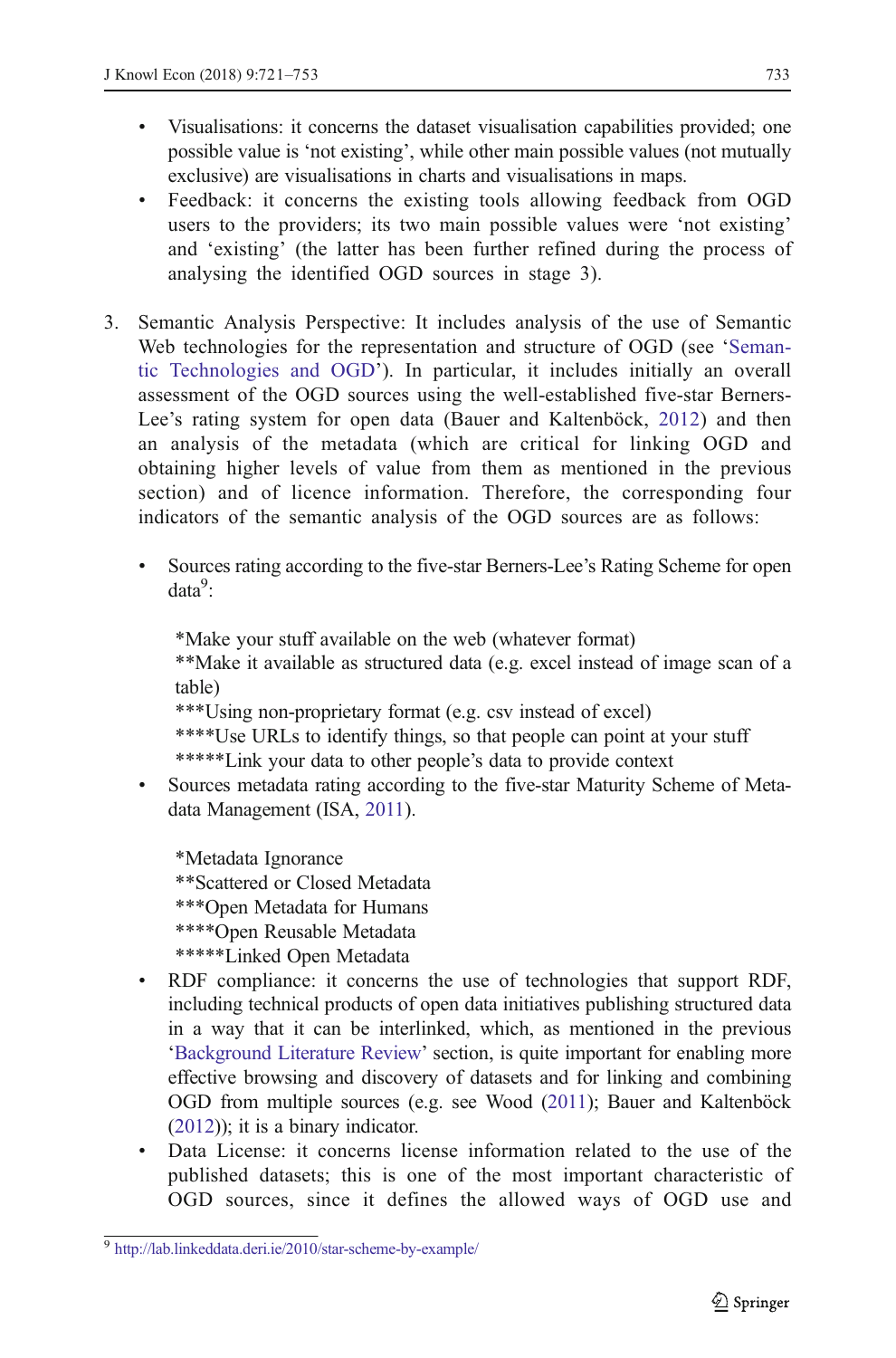exploitation for generating various types of social and economic value and reduces all relevant legal uncertainties and risks (e.g. see Wood ([2011\)](#page-31-0); Bauer and Kaltenböck ([2012](#page-30-0))); its two main possible values were 'not existing' and 'existing' (the latter has been further refined during the process of analysing the identified OGD sources).

- 4. Technological Analysis Perspective: It includes analysis of the technologies and products that have been used for the development of the OGD source at the main technological layers: web server, content management system (CMS) or platform, user interface, data format and API. The five indicators of the technological analysis are (their possible values have been formulated during the process of analysing the identified OGD sources):
	- Web Server: it concerns the web server that the OGD site is hosted on
	- & CMS/Platform: it concerns the CMS or Platform that the OGD source has been based on.
	- User Interface (UI): it concerns the technologies used for the presentation layer of the OGD source.
	- Data Format: available data representation formats of the published information
	- & API: available application programming interfaces (API) and web service interfaces.

### Stage 3: Data Collection

This third stage includes the collection of all the necessary data for the analysis defined in stage 2 from the OGD sources identified in stage 1. For the first three analysis perspectives (thematic, functional and semantic), a desk-based research approach was used, which included manual examination of all OGD sources and assessment of all indicators. In order to ensure the validity of the results, two different persons (being also among the co-authors of this paper) made these assessments independently and then compared their results; in cases of differences (there were differences in less than 5 % of the results), they were discussed by the whole authors' group, which made the final decisions. For the fourth analysis perspective (technological), we used the software tool Wapallyser (<https://wappalyzer.com/>) in order to collect from all examined Greek OGD sources all the required information for assessing its five indicators. The collection of all these data from the OGD sources as well as the access to all websites mentioned in the previous '[Background Literature](#page-3-0) [Review](#page-3-0)' section and in the References section has taken place in January 2014.

### Stage 4: Data Processing

In the final stage, statistical analysis of the data collected in stage 3 was conducted, which included calculation of various descriptive statistics, such as frequencies and relative frequencies of all values for each of the above-mentioned indicators, and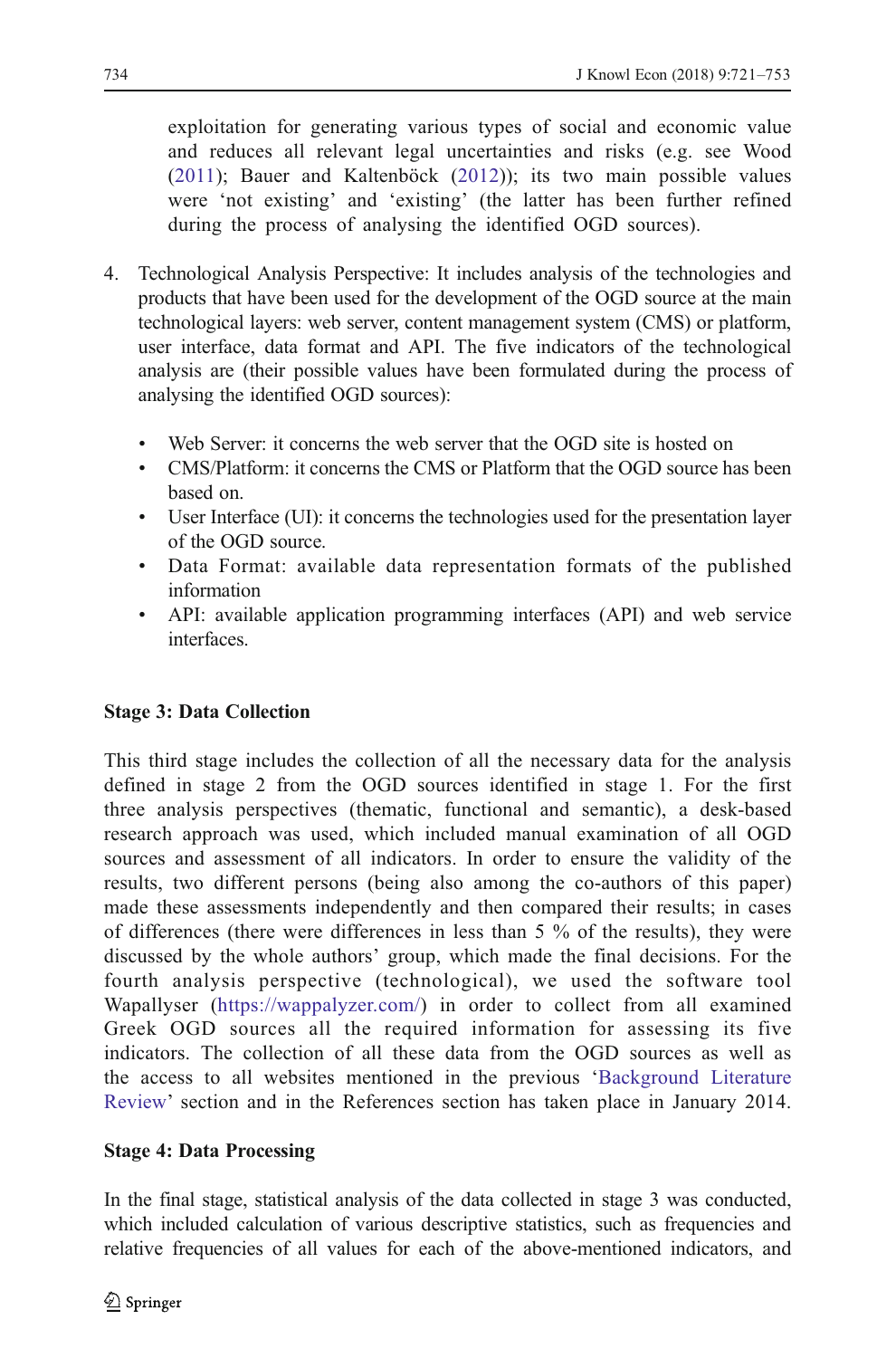<span id="page-14-0"></span>construction of various charts, using the Excel software. These statistics were discussed extensively among the whole authors' group, and conclusions were drawn from them, as well as recommendations for enhancing OGD provision in Greece.

## Results

#### Thematic Analysis Perspective

In Fig. [1](#page-15-0), we can see for each of the nine main thematic categories of OGD identified by the EU 'Directive on the Re-use of Public Sector Information' (2003) and the relevant report of the OECD Working Party of Information Economy (2006) its frequency, i.e. how many of the identified 60 OGD sources in Greece provide such data. Due to the fact that an OGD source can provide OGD from more than one of these thematic categories, the sum of their frequencies exceeds the number of the OGD sources (60). We remark that the thematic category with the highest frequency  $(36 (60 \%)$ —having a significant difference from the second one) is the economic and financial one, concerning mainly public spending data for various government agencies as well as data about economic activity and firms. This is strongly associated with two important characteristics of the Greek national context mentioned in the '[Introduc](#page-1-0)[tion](#page-1-0)': the growing citizens' distrust in government (so many government agencies respond by publishing data on their spending) and the existing severe economic crisis (which necessitates an increase in economic activity, so it is useful to provide data on existing economic activity/firms, which allow a better understanding of it, and support a better design and planning of its increase). It should be noted that this finding differs from the corresponding one of the analysis of the European Union member states' OGD sources conducted by Petychakis et al. ([2014](#page-31-0)), which found that the thematic category with the highest relative frequency is 'Law Enforcement, Courts and Prisons' (probably reflecting the increasing criminality and security concerns in many EU countries). We also remark that there are also four thematic categories (social, natural resources, legal and geographic information) with much lower frequencies (found in 6 to 11 OGD sources), while the remaining four thematic categories (traffic/transport, meteorological/environmental, agricultural/farming/ forestry/fisheries and tourism/leisure) have quite low frequencies, despite their importance (e.g. the importance of agriculture and tourism for the Greek economy). Therefore, it is concluded that the thematic range of OGD sources is rather narrow, focusing mainly on the provision of economic/financial data. Our analysis also indicates that 2 out of the 60 identified OGD sources are OGD aggregators: the ones of the Initiative of the Ministry of Environment and Climate Change<sup>10</sup> and the geodata.gov.gr, both concerning geospatial data; all the others are OGD direct provision portals.

<sup>10</sup> [http://www.inspire.okxe.gr/index.php?option=com\\_content&view=article&id=30&Itemid=43](http://www.inspire.okxe.gr/index.php?option=com_content&view=article&id=30&Itemid=43)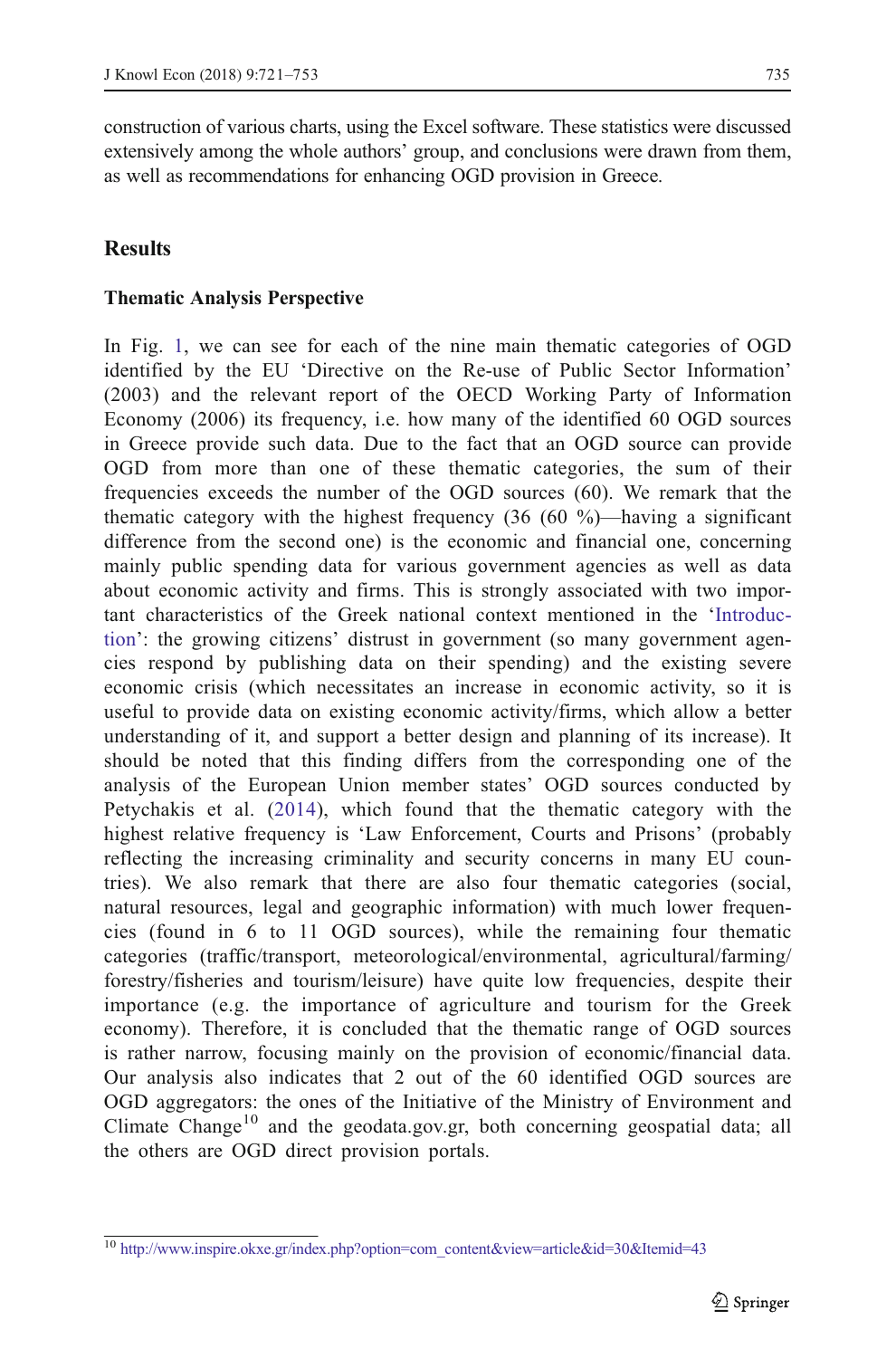<span id="page-15-0"></span>

Fig. 1 Thematic analysis of OGD sources in Greece (frequencies of the nine main thematic categories)

#### Functional Analysis Perspective

In Figs. 2, [3,](#page-16-0) [4](#page-16-0), [5](#page-17-0) and [6](#page-17-0), we can see the results of the analysis of the Greek OGD sources from a functional perspective. We can see from Fig. 2 that the main tool for dataset discovery is the simple document list, which is provided by all the examined OGD sources, followed by free text search, provided by a much smaller number of them (16 (27 %)); the extensive use of dataset categorisation in the EU countries OGD sources according to the above-mentioned study by Petychakis et al. ([2014](#page-31-0)) does not appear in the Greek OGD sources. In general, it is concluded that there is a lack of advanced datasets' discovery tools. With respect to data provision, Fig. [3](#page-16-0) indicates that nearly all examined OGD sources (59) offer the capability of downloading the datasets as files and only few of them to view data on maps or in web forms. With respect to multilinguality, Fig. [4](#page-16-0) indicates that all OGD sources have designed their user interfaces (UI) in Greek, while half of them offer also English UIs. The range of visualisation capabilities offered is significantly limited, as we can see in Fig. [5](#page-17-0): 54 (90 %) of the examined OGD sources do not offer such capabilities, and only 6 (10 %) offer some visualisation capabilities, such as 'View Geospatial data on map' 'View data on Charts', 'Predefined charts and statistics', 'Dynamically create charts' and 'Modifying the type and the scale of the graphs'. In the latter group of OGD sources, more than one visualisation method can be provided. Although in the last years visualisation engines are widely used and have become more comprehensive, flexible and light-weighted, there is limited use of them by the Greek OGD sources for the graphical representation

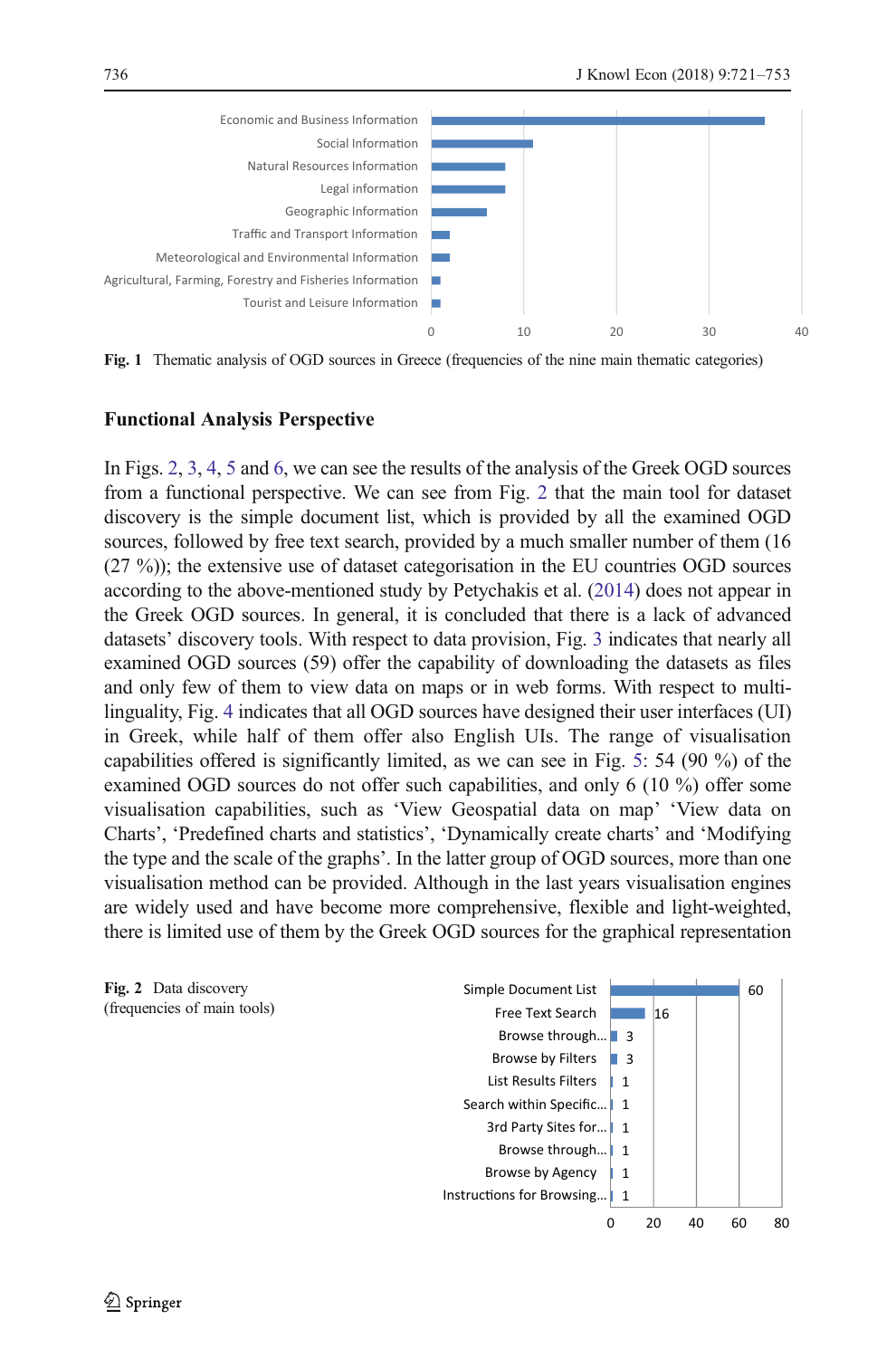(frequencies of main tools)

<span id="page-16-0"></span>

of geospatial data on a map or on charts providing statistical analysis. Lastly, from Fig. [6,](#page-17-0) we can see that there is limited interest in receiving feedback from the users in a systematic manner, e.g. concerning their needs for new datasets or improvements in the provided datasets. About half of these OGD sources (28 (47 %)) provide no user feedback mechanism, while the other half (32 (53 %)) provide simple 'Contact us forms' for comments and suggestions from users. The purpose of these feedback forms is to receive comments mainly on technical problems issues, rather than on the actual datasets. Only one OGD source provides such advanced feedback capabilities for rating datasets.

#### Semantic Analysis

In Figs. [7,](#page-18-0) [8,](#page-18-0) [9](#page-20-0) and [10](#page-20-0), we can see the results of the analysis of the Greek OGD sources from a semantic perspective. From Fig. [7](#page-18-0), we can see that most of the examined OGD sources (41 of them (68 %)) are at the lowest level (one star) of the five-star Berners-Lee's rating scheme (see '[Research Method](#page-9-0)'), while a smaller number (9 (15 %)) are at the second level (two stars) and only a few at higher levels. This indicates a lower level of maturity of the Greek OGD sources from an open data viewpoint. Focusing now on metadata, from Fig. [8](#page-18-0), we can see that the majority of examined OGD sources (46 of them (77 %)) are at the initial level of 'metadata ignorance'; a much smaller number have reached higher maturity levels (7 (12 %)) are at the fourth level of 'open re-usable metadata', while only 2 (3 %) are at the highest level of 'linked open metadata'). By examining the minority of the OGD sources that provide metadata for their datasets, we

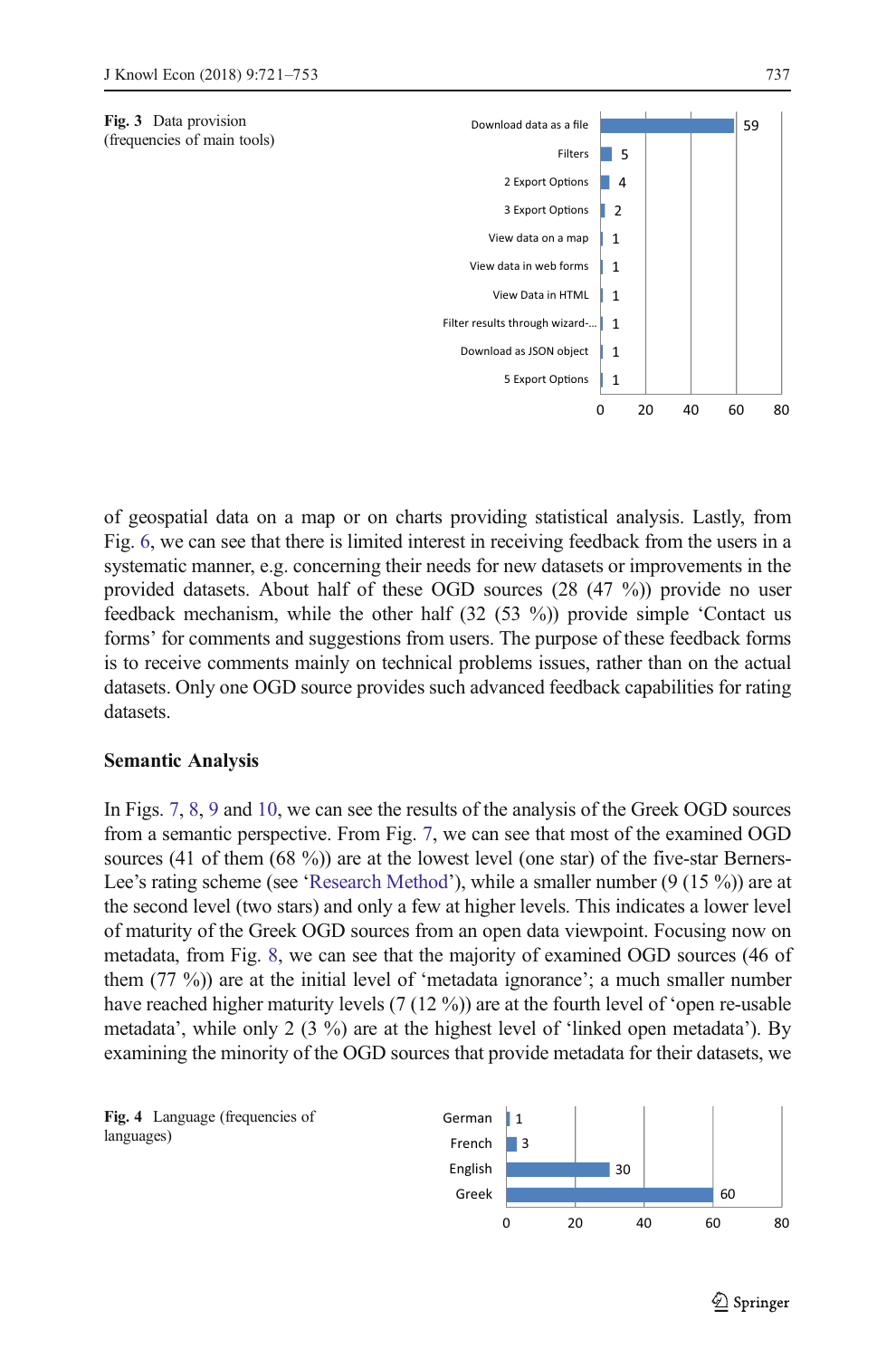<span id="page-17-0"></span>

found that most of them have custom metadata schemas, and only 2 (3 %) adopt an existing metadata standard (both for describing geospatial information, based on the INSPIRE Directive). Also, from Fig. [9](#page-20-0), we can see that the majority of the examined OGD sources (46 (77 %)) do not support RDF and SPARQL, which, as mentioned in the previous section, are quite important technologies for enabling more effective browsing and discovery of datasets and for linking and combining OGD from multiple sources. Lastly, Fig. [10](#page-20-0) indicates that more than half of them (37 (62 %)) do not provide license information, while those that have no common policy on this (their licenses for use and reuse of data vary significantly, with the 'free personal use provided suitable acknowledgement of the source and copyright owner is given' being the dominant licence model).

### Technological Analysis

Finally, in Figs. [11,](#page-21-0) [12,](#page-21-0) [13,](#page-22-0) [14](#page-22-0) and [15](#page-23-0), we can see the results of the analysis of the Greek OGD sources from a technological perspective. It indicates (Fig. [11\)](#page-21-0) that there is a strong preference for using custom platforms and content management systems (CMS) for the development of these OGD sources (used in 22 of them (37 %)), which

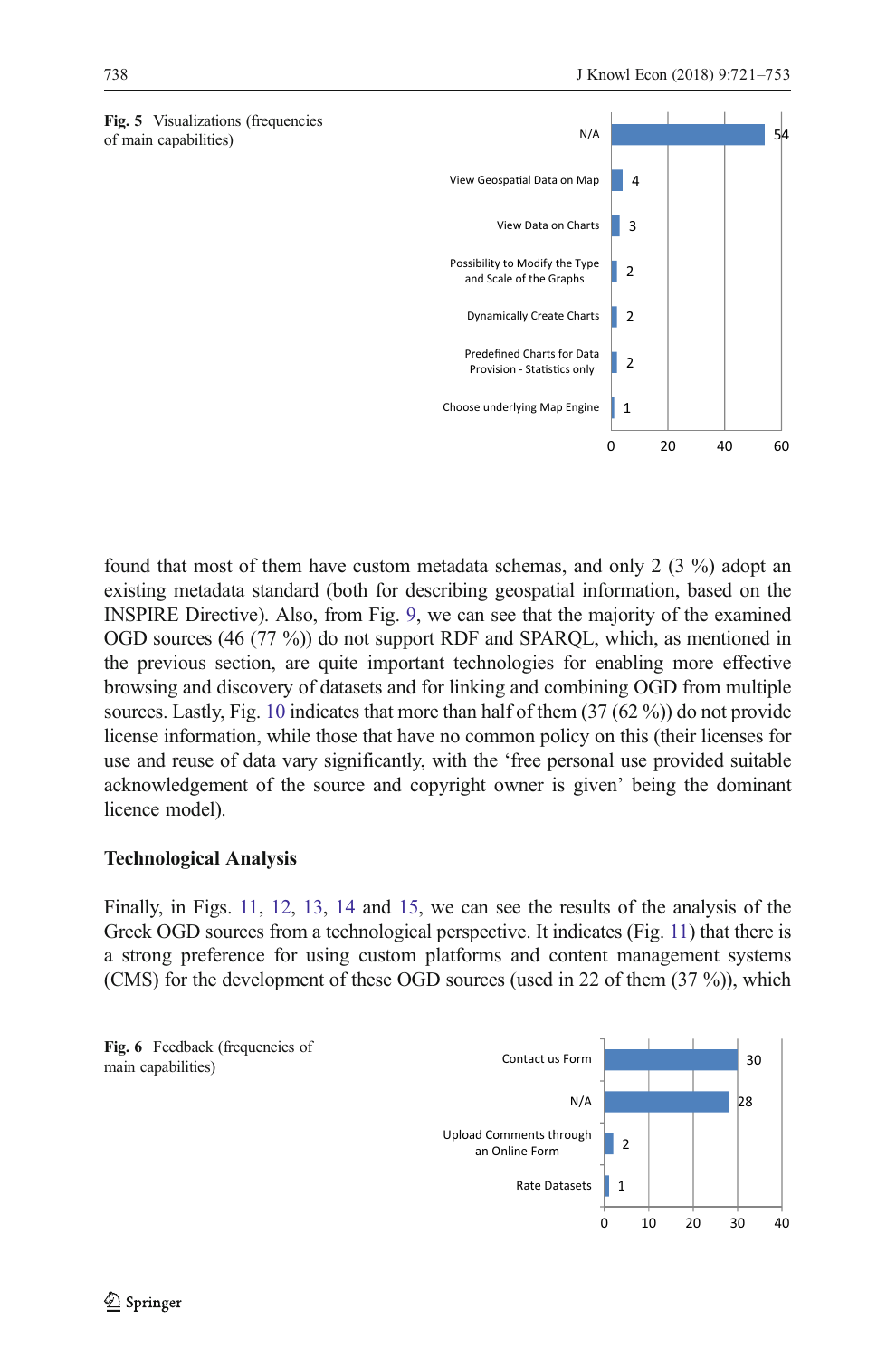<span id="page-18-0"></span>Fig. 7 Open data level (frequencies of levels)



have been developed internally by the corresponding government agencies, followed by the Joomla (used in 19 sources (32 %)) and the Dreamweaver (used in 5 sources (8 %)) CMS, both mature and widely used products. This is associated with the specific characteristics of the Greek national context: due to the existing severe economic crisis in Greece, government agencies have to reduce drastically their budgets, so they tend to resort to internal developments of these OGD sources (by their own IS personnel); this results in savings of financial resources on one hand, but also in low exploitation of existing more advanced and mature technologies on the other hand. Most of these OGD sources (39 (65 %)) are hosted on the Apache web server, followed by the Internet Information Server (14 (23 %)) (Fig. [12](#page-21-0)), which are both mature and widely used ones. With respect to the format of the published datasets, the majority of OGD sources publish their data in non-machine-processable formats, such as PDF and HTML (Fig. [13\)](#page-22-0), and only a small number of them publish datasets in machine-processable formats, such as Excel/XLS (11 sources (18 %)), XML (9 sources (15 %)) and CSV (4 sources (7 %)). This constitutes a significant weakness, as it reduces considerably the usefulness of the published datasets and the value that can be generated from them; however, it should be noted that the same weakness has been identified, as mentioned in '[Background Literature Review](#page-3-0)' section, by the study of the OGD sources of the European Union member states conducted by Petychakis et al. ([2014](#page-31-0)). The most frequently used technologies for the development of the user interfaces in the examined



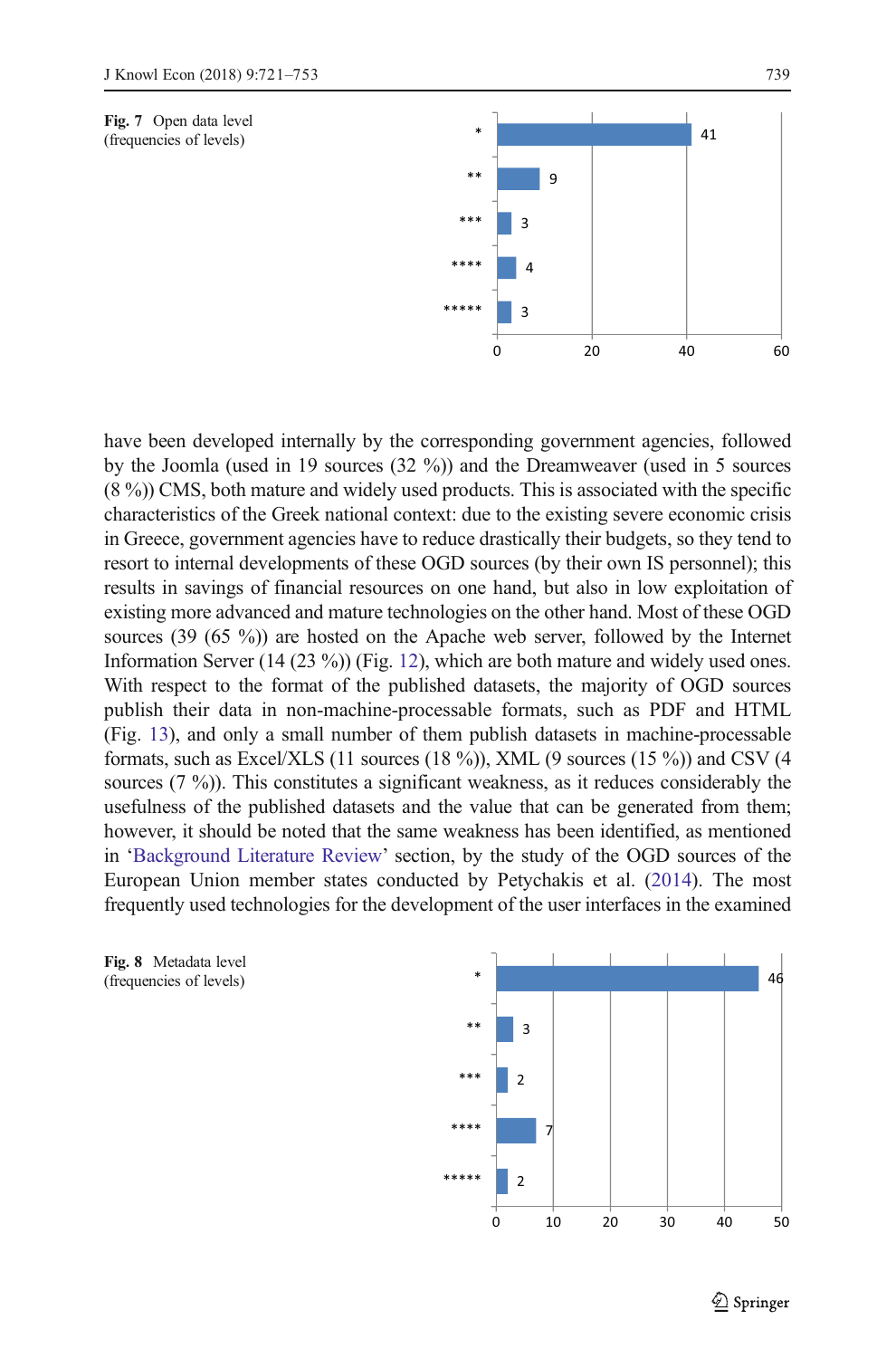OGD sources are PHP (used in 38 of them (63 %)) and jQuery (used in 35 (58 %)), also mature and widely used (Fig. [14](#page-22-0)). Lastly, only a few of these OGD sources  $(5 (8 \%))$ offer APIs for data and metadata interactions (Google Font or Restful APIs), though this would significantly enhance the usefulness and value of the published datasets (e.g. allowing the development of value added e-services based on them).

#### **Discussion**

From the analysis presented in the previous sections, it is concluded that Greece has made some substantial first steps towards opening a number of interesting and useful datasets possessed by government agencies of various levels (e.g. Ministries, Regional Administrations, Municipalities, etc.). However, our study indicates that there are some important improvements that should be made, in order to enhance OGD provision in Greece and increase the social and economic value that can be generated from them. Some recommendations in this direction are provided in this section.

More government datasets should be opened, from a wider range of thematic categories (since the thematic range of the existing OGD sources is rather narrow, focused on the provision of primarily economic/financial datasets and secondarily social, natural resources and legal datasets). It will definitely be important to open more economic/financial datasets concerning government spending (leading to higher government transparency and accountability, which will be quite important due to the growing citizens' distrust in government and the existing economic crisis that necessitates the rationalisation of government expenses) as well as on economic activity and firms (the existing economic recession makes it more necessary than ever to understand better economic activity, identify sectors and regions in which he had more severe economic activity, and based on the conclusions design policies and measures for expansion). However, at the same time, more emphasis should be placed on opening datasets of some highly important thematic categories that have been neglected, such as agriculture and tourism-related datasets (as both of them are quite important economic sectors for the Greek economy, with a strong potential for further expansion and development) and environment-related datasets (which is quite important for the development of our tourism industry, and also for citizens' quality of life).

At the same time, the functionality of the existing OGD sources should be enhanced, providing more advanced tools mainly for data discovery (so that potential users can find more easily and quickly the datasets they are interested in), data visualisation (for instance on maps and charts, so that potential users can easily and quickly get a first understanding about the datasets and decide whether it is worth continuing with a more detailed analysis of them) and user feedback (so that OGD users can provide feedback to their providers, about the quality of the datasets they have used, existing weaknesses and necessary improvements and needs for additional datasets—as the collaboration between OGD users and providers has been recognised as critical for the generation of value from them (e.g. Zuiderwijk et al., [2012c](#page-32-0); Harrison et al., [2012b](#page-30-0))). Also, it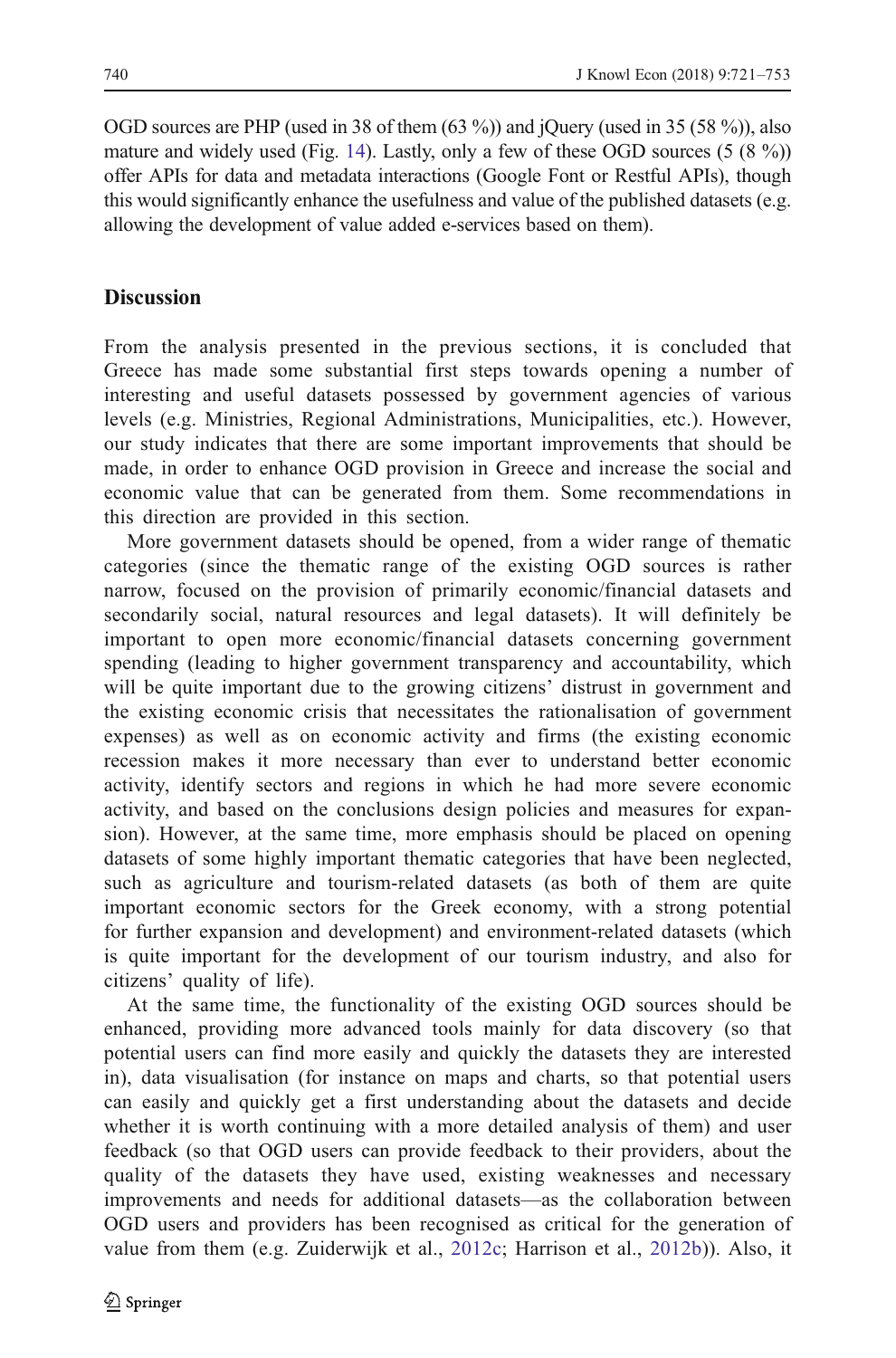<span id="page-20-0"></span>Fig. 9 RDF compliance (frequencies)



is quite important to place more emphasis on the multi-linguality of Greek OGD sources (with at least one language beyond the Greek), so that they can be used and exploited not only by Greek actors (e.g. analysts, scientists, eservices development firms, journalists, etc.) but also by foreign ones as well (as Greece is a member of the European Union, the exploitation of these OGD sources beyond Greece across this wider geographic region can be highly beneficial).

Furthermore, since there is a low maturity of Greek OGD sources from a linked open data viewpoint (as concluded in '[Semantic Analysis](#page-16-0)' section , it is important to make a progress in this direction and expand the use of linked open data technologies (moving towards more stars in the above-mentioned Berners-Lee's rating scheme). More emphasis should be placed on the use of structured and machine-processable file formats in publishing datasets and metadata (adopting existing metadata standards) as well as on the support of RDF and SPARQL, which will enable more effective browsing and discovery of datasets as well linking and combining OGD from multiple sources, leading to a big increase of their usefulness and value for various groups. Another recommendation is to develop rich API in the OGD sources, which will enable the automated use of the capabilities as part of various user developed programs, which will promote more advanced exploitation of datasets, as well as



0 10 20 30 40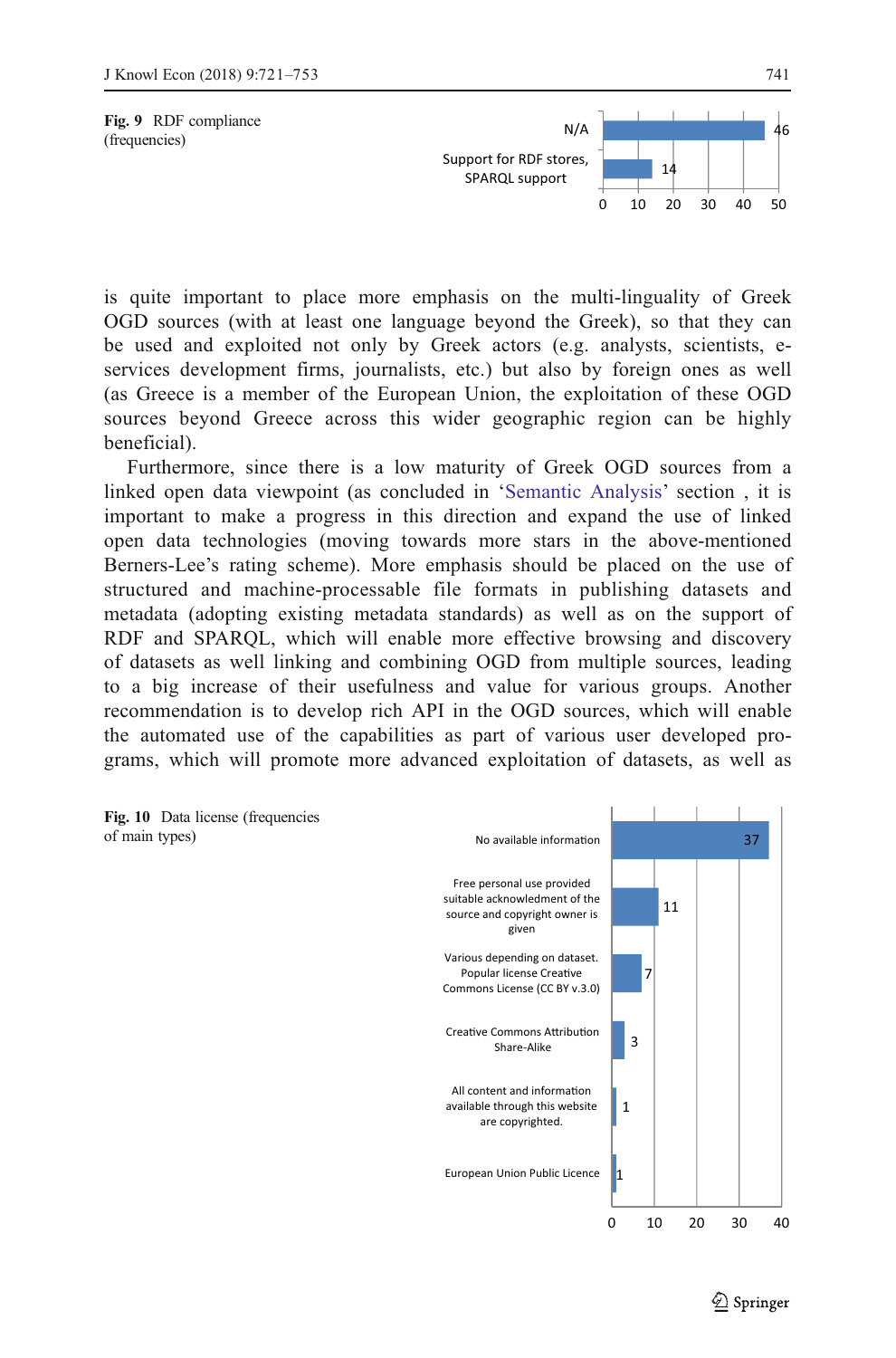<span id="page-21-0"></span>



the development of value added e-services based on them. Finally, it is necessary to place more emphasis on the provision of license information in OGD sources and the development of a common policy on this across the Greek public sector (having the fewest possible limitations and restrictions on datasets use), aligned with the recent relevant documents and guidelines of EU (European Commission [2013](#page-30-0) and [2014](#page-30-0)); this is going to clarify the allowed ways of OGD use and exploitation for generating various types of social and economic values and therefore reduce all relevant legal uncertainties and risks, leading finally to a wider and more intensive and innovative use of the published datasets. In general, it is necessary the Greek to make progress towards the 'second generation OGD portal' paradigm (outlined in '[Background Literature](#page-3-0) [Review](#page-3-0)' section).

The ability to create a socially and commercially added value from OGD (e.g. new insights on important social problems and useful applications, products and services) will depend not just on the government's willingness to open data (which exists in Greece) but also on how this opening and provision will be executed in order to provide higher capacity to businesses, journalists, civil society and individuals to effectively use and re-use these data. However, it should be recognised that a possible barrier to this proposed improvement of OGD provision in Greece will be the reduced budgets of government agencies, due to the existing severe economic crisis; so government agencies might decide to use their limited ICT budgets to other kinds of ICT projects perceived as being of higher visibility and priority, such as the enhancement of their websites, or e-transaction services to the citizens and firms. Government agencies traditionally consider their websites and e-transaction services to be of higher priority than are technical infrastructures that open up their data to the society. However, it is widely agreed that opening government data to citizens



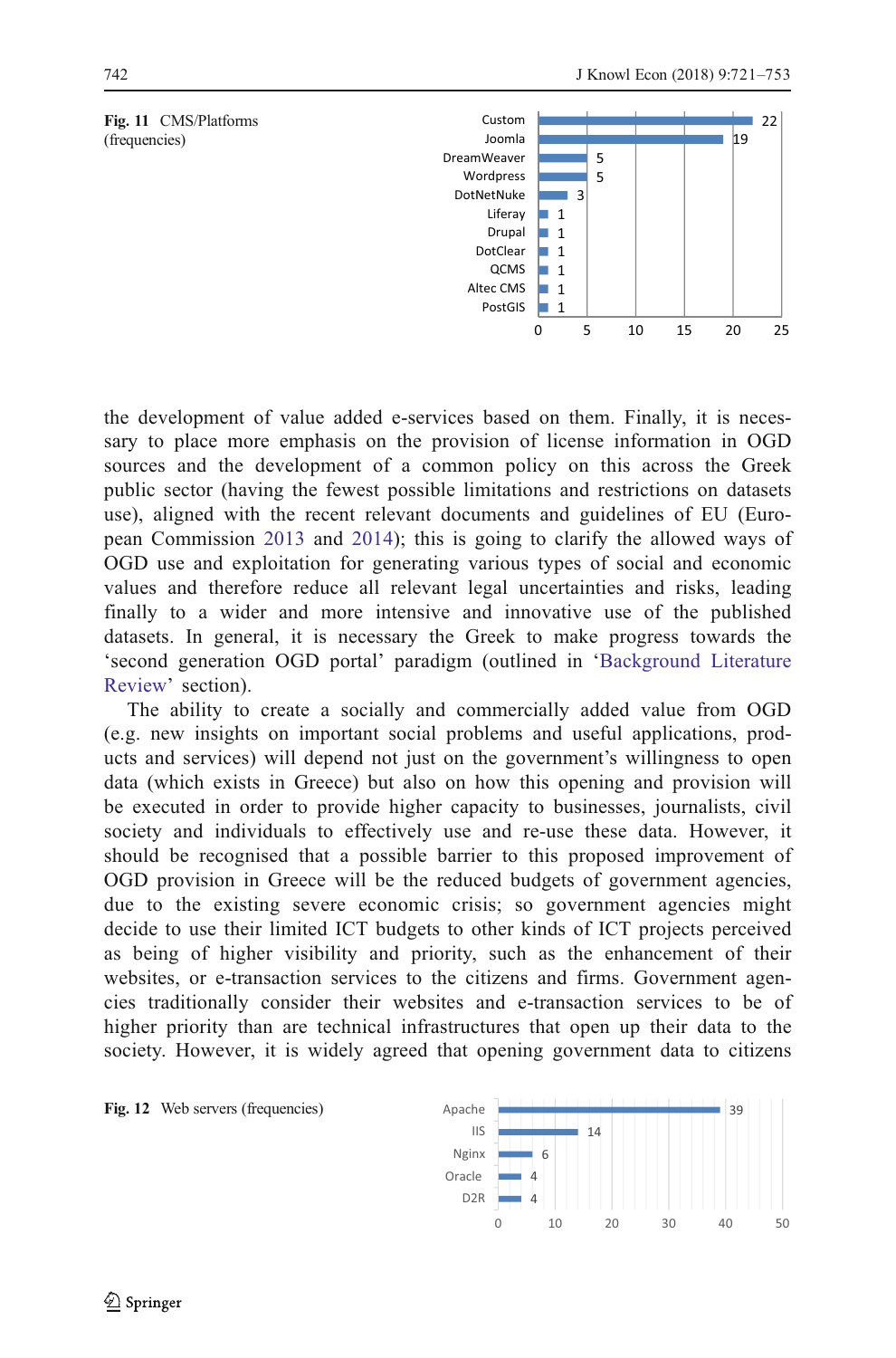<span id="page-22-0"></span>Fig. 13 Data formats pdf (frequencies)



and firms can lead to significant social and economic benefits, since 'the better use of your data will be pointed by someone else'. Already there are some encouraging results of these first initiatives of the Greek government agencies to open their data: a good example is the 'public spending' initiative, which is a free, open and objective web application aiming to provide data and visualisations of them along with research results concerning the Greek public expenditure (offering advanced capabilities for opening, downloading, interlinking and visualising data about expenditures of Greek government

(frequencies)

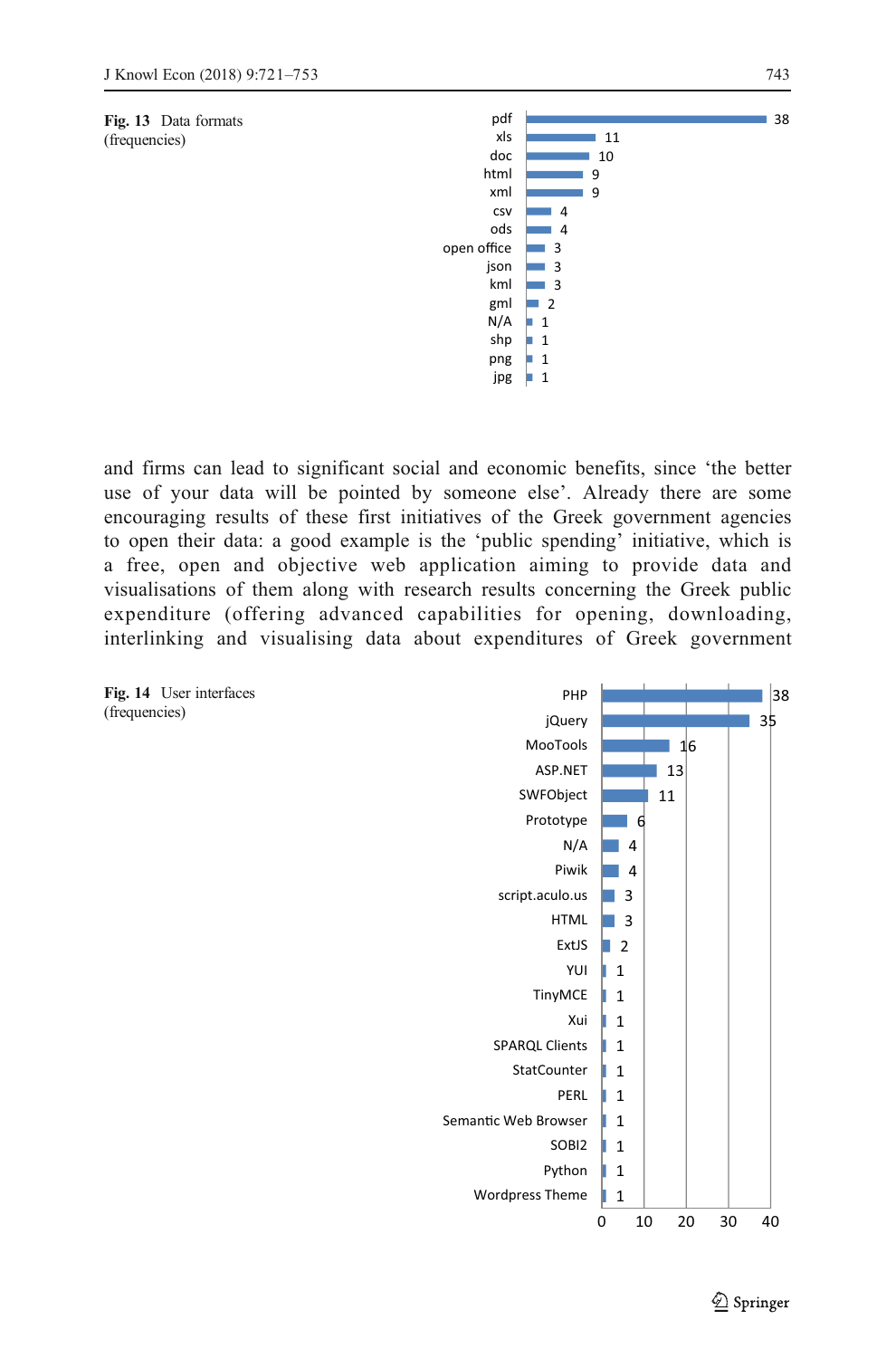<span id="page-23-0"></span>



agencies), based on the ideas of the UK's 'Where does my money go?', and contributing to increased government transparency.

# **Conclusions**

It is gradually realised that the extensive data collected by government agencies as part of their operations and for the support of public policy making can be of critical importance for the development of the emerging information and knowledge-based economy as well as for progressing towards the 'open government' paradigm (characterised by transparency, participation of citizens and collaboration with them). For this reason, many government agencies of various levels (central government, regional government, municipalities, etc.) all over the world have undertaken big open data initiatives and made big investments for the development and operation of various types of OGD sources/portals enabling access to numerous government datasets through the Internet. However, limited research has been conducted on these OGD sources in order to understand better their main characteristics, identify strengths and weaknesses and formulate recommendations for their improvement. Our paper aims to contribute to filling this research gap. It presents an analysis of the thematic, functional, semantic and technological characteristics of OGD sources that have been developed in Greece, in a national context characterised by lower levels of economic and technological development compared to that in the highly developed countries, and also experiencing a severe economic crisis and a growing citizens' distrust in government. Sixty OGD sources have been identified and analysed from the above four perspectives, leading to interesting conclusions and recommendations for enhancing OGD provision in Greece.

Our analysis indicates that in Greece, substantial first steps have been made in this area, despite the limited financial resources available to the government agencies in the last 4 years due to the existing economic crisis. However, both the thematic content of the OGD sources (focused mainly on economic/financial datasets) and their technology/functionality (there is limited exploitation of the most advanced technologies in this area and provision of the most advanced relevant functionality) has been influenced strongly by the above-mentioned special characteristics of the Greek national context (as explained in more detail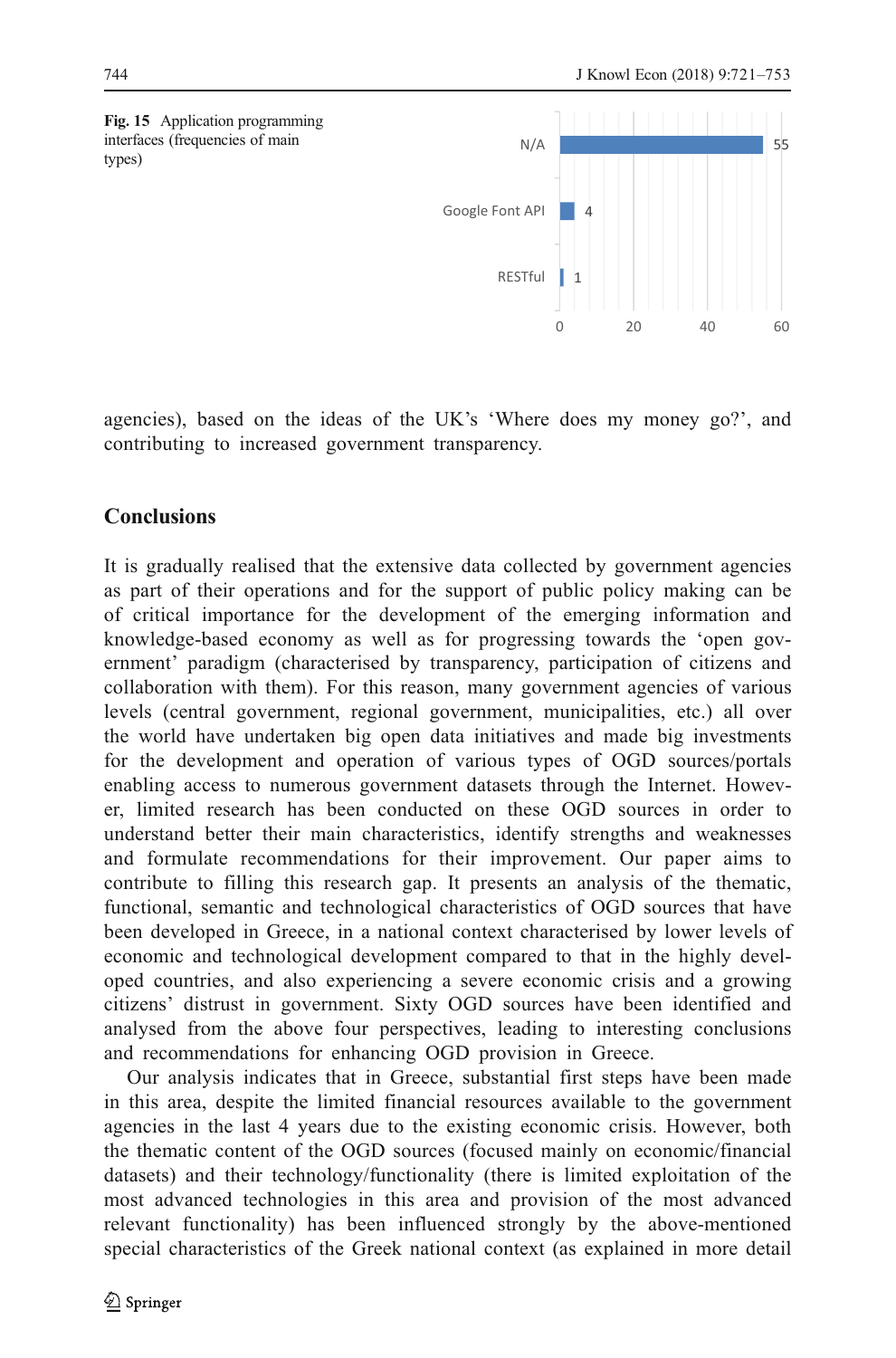in '[Results](#page-14-0)' section). In particular, the thematic range of OGD sources is rather narrow, focused mainly on the provision of economic/financial data, while there is limited provision of other thematic categories of data which are significant for the Greek economy and society, such as agricultural, tourism and environmental data. With respect to the functionality provided, there is a lack of advanced dataset discovery, visualisation and user feedback capabilities as well as limited multi-linguality of the OGD sources (only half of them offer a second language beyond Greek, mainly English). Also, there is limited use of linked open data technologies, despite the important capabilities they provide for more effective browsing and discovery of datasets and for linking and combining OGD from multiple sources, which can lead to new and deeper insights and to innovative and valuable e-services. There is limited provision of metadata as well as support of RDF and SPARQL, while most of the examined OGD sources do not publish the datasets in machine-processable file formats and do not provide license information (creating important uncertainties for the users) and APIs (limiting the capabilities for development of value added eservices from the published datasets).

Our study has interesting implications for both research and practice. With respect to research, it contributes to the limited existing empirical research on the characteristics of the OGD sources that have been developed so far, studying a special national context that is different from the ones of the highly developed countries (where most studies of the characteristics of the exploitation of new technologies are conducted); also, for this purpose, we developed a multi-perspective research framework based on previous IS success research, which can be used (possibly with extensions and adaptations) for future research on OGD sources. With respect to practice, our conclusions and recommendations can be useful for organising and enhancing OGD provision in Greece (with respect to content selection for opening, and OGD portals functionality development), and also in other similar countries, and also at the individual government agency level as well. Further research is required concerning the characteristics of existing and under-development OGD sources in various national contexts (in countries of various levels of economic and technological developments), from more perspectives, using more indicators; also, it is important to proceed beyond the manual examination and assessment of the OGD sources, and collect additionally assessment information from their users and providers using both quantitative and qualitative techniques. Furthermore, it is necessary to conduct research not only for understanding the characteristics of the OGD sources from various perspectives but also for understanding better their determinants (i.e. the actors and factors shaping them).

Acknowledgments This paper is related with the ENGAGE FP7 Infrastructure Project (An Infrastructure for Open, Linked Governmental Data Provision towards Research Communities and Citizens). The main goal of the ENGAGE project is the deployment and use of an advanced service infrastructure, incorporating distributed and diverse public sector information resources as well as data curation, semantic annotation and visualisation tools, capable of supporting scientific collaboration and governance-related research from multidisciplinary scientific communities, while also empowering the deployment of open government data towards citizens. More information about this project can be found at [www.engage-project.eu](http://www.engage-project.eu/) and [www.engagedata.eu](http://www.engagedata.eu/).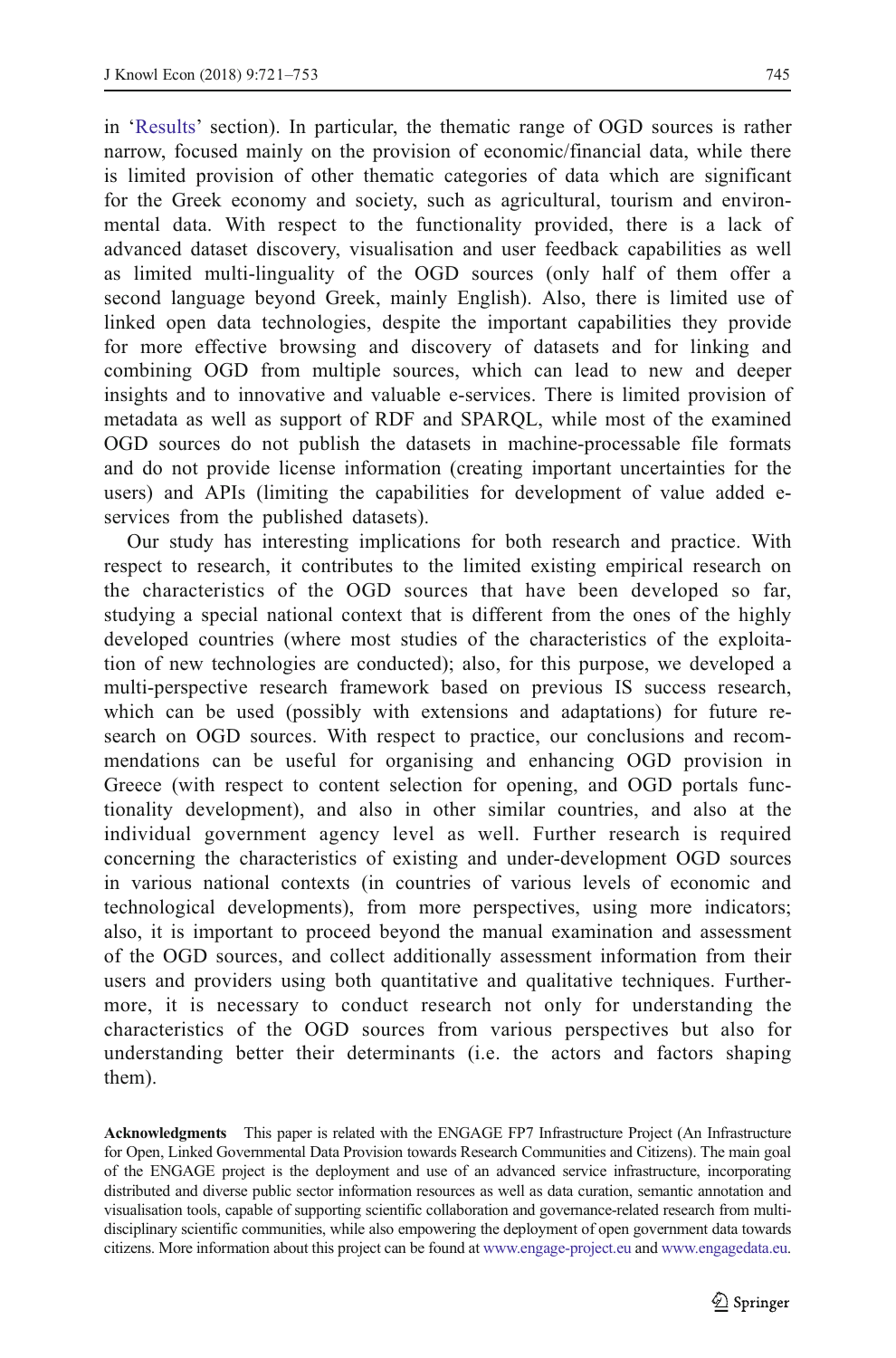<span id="page-25-0"></span>

|           | Table 1 List of open government data sources in Greece                                          |                                                                                                         |                                                          |                                                                          |
|-----------|-------------------------------------------------------------------------------------------------|---------------------------------------------------------------------------------------------------------|----------------------------------------------------------|--------------------------------------------------------------------------|
|           | No. Government agency                                                                           | Description                                                                                             | Thematic categories                                      | URL                                                                      |
|           | Transparency Program                                                                            | Laws/regulations/ministry decisions and<br>public bodies spending                                       | Economic and Business Information; Legal<br>Information  | http://greek-lod.math.auth.gr/diavgeia/<br>http://diavgeia.gov.gr        |
|           | General Secretariat of Information<br>Systems                                                   | Taxation statistics for Greece                                                                          | Economic and Business Information                        | http://www.gsis.gr                                                       |
|           | Geodata project                                                                                 | A project funded by Greek government in<br>order to host geospatial public cross-<br>sector information | Geographic Information                                   | http://geodata.gov.gr                                                    |
| 4         | Hellenic Statistical Authority                                                                  | information for almost every activity<br>The official source of statistical<br>of Greek economy         | Social Information; Economic and Business<br>Information | http://www.statistics.gr                                                 |
| 5         | Ministry of Finance                                                                             | Country's economic data                                                                                 | Economic and Business Information; Legal<br>Information  | http://www.minfin.gr                                                     |
| 6         | Greek<br>Ministry of Citizen Protection-<br>Fire Department                                     | Provide information on fires that have<br>been recorded in Greece                                       | Legal Information; Geographic Information                | http://greek-lod.math.auth.gr/fire-brigade/<br>http://www.fireservice.gr |
|           | nsurance<br>Ministry of Labour and Social I                                                     | Sharing legal information on employment Legal Information<br>rights and decisions by the ministry       |                                                          | http://www.ypakp.gr                                                      |
| ∞         | Ministry of Education, Lifelong Learning<br>and Religion                                        | Provide information of the location of all Geographic Information<br>schools in Greece                  |                                                          | http://www.minedu.gov.gr/                                                |
| Ò         | Greek<br>Ministry of Citizen Protection-<br>Police Department                                   | Sharing information on traffic accidents<br>and criminality                                             | Legal Information; Geographic Information                | http://greek-lod.math.auth.gr/police/<br>http://www.astynomia.gr         |
| $\approx$ | Ministry of Interior, Decentralisation and Census about public sector employees<br>e-Government |                                                                                                         | Social Information; Economic and Business<br>Information | http://greek-lod.math.auth.gr/kalikratis/<br>http://www.ydmed.gov.gr/    |

 $\underline{\textcircled{\tiny 2}}$  Springer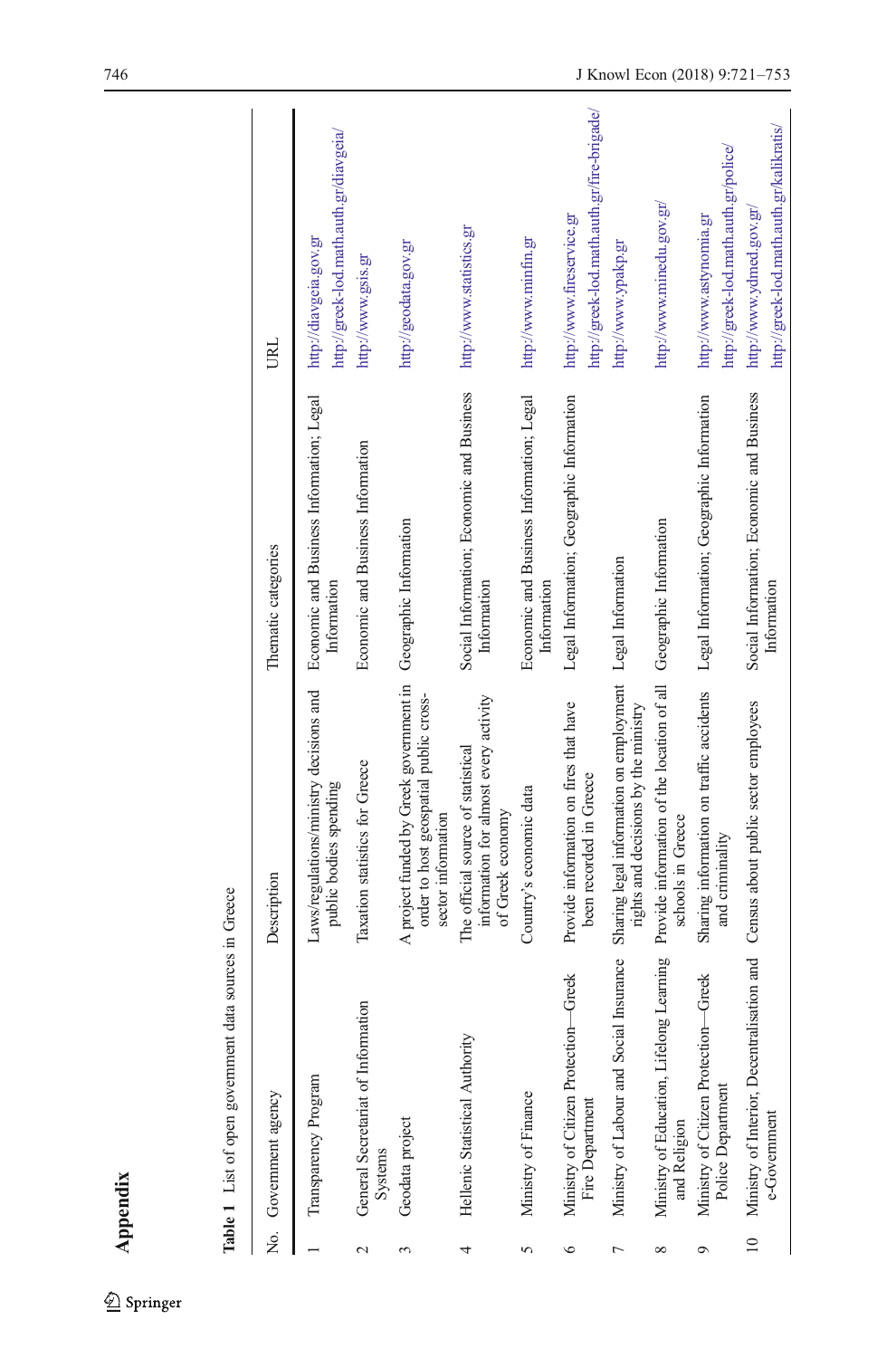| ,<br>Ž          | Government agency                                          | Description                                                                                                                                            | Thematic categories                                                                                                      | URL                                       |
|-----------------|------------------------------------------------------------|--------------------------------------------------------------------------------------------------------------------------------------------------------|--------------------------------------------------------------------------------------------------------------------------|-------------------------------------------|
|                 | Ministry of Infrastructures<br>andTransportations          | Detail invoices concerning public works                                                                                                                | Economic and Business Information; Legal<br>Information; Traffic and Transport<br>Information                            | http://www.yme.gr/                        |
| $\overline{c}$  | Ministry of Health                                         | Provide aggregated information about<br>surgeries and tests conducted in<br>hospitals                                                                  | Social Information                                                                                                       | http://yyka.gov.gr                        |
|                 | Hellenic Ministry of Rural Development<br>and Food         | Subsidy provision per prefecture and<br>financial affairs                                                                                              | Economic and Business Information                                                                                        | http://www.minagric.gr                    |
| $\overline{4}$  | Ministry of Environmental Protection and<br>Climate Change | National Parks and Forests Borderline,<br>Information about protected areas, such<br>Controlled Hunting Regions, etc.<br>as Mountain Protection Zones, | Information; Geographic Information;<br>Meteorological and Environmental<br>Natural Resources Information                | http://www.ypeka.gr                       |
| $\frac{15}{2}$  | Observatory for Digital Greece                             | up-to-date information on Information<br>Key point of reference for accurate and<br>Society indicators                                                 | Economic and Business Information; Social<br>Information                                                                 | http://www.observatory.gr/                |
| $\frac{6}{1}$   | National Observatory for SMEs                              | Various types of data on SMEs                                                                                                                          | Economic and Business Information; Social<br>Information                                                                 | http://pforumgr.eommex.gr                 |
| $\overline{17}$ | General Secretariat for Sports                             | Census of and subsidy provision for<br>athletic unions                                                                                                 | Social Information                                                                                                       | http://www.gss.gov.gr/                    |
| $\overline{18}$ | Greek LOD Cloud                                            | First attempt for provision of open-linked<br>Fire-Brigade, Diavgeia (Transparency<br>data (not only governmental) (Police,<br>programme), Kalikratis) | Social Information; Geographic Information;<br>Economic and Business Information; Legal<br>Information                   | http://greek-lod.math.auth.gr/            |
| $\overline{19}$ | Athens Urban Transport Organisation                        | Public transport routes and stops                                                                                                                      | Traffic and Transport Information; Economic<br>and Business Information                                                  | http://www.oasa.gr                        |
| $\overline{c}$  | Archaeological Cadastre                                    | Quantitative and geospatial data on<br>archaeological sites                                                                                            | Geographic Information                                                                                                   | http://archaeocadastre.culture.gr/el/data |
|                 | 21 Ministry of Aegean                                      | Aegean islands                                                                                                                                         | Information on various topics concerning Natural Resources Information; Agricultural,<br>Farming, Forestry and Fisheries | http://www.ypai.gr/                       |

Table 1 (continued)

Table 1 (continued)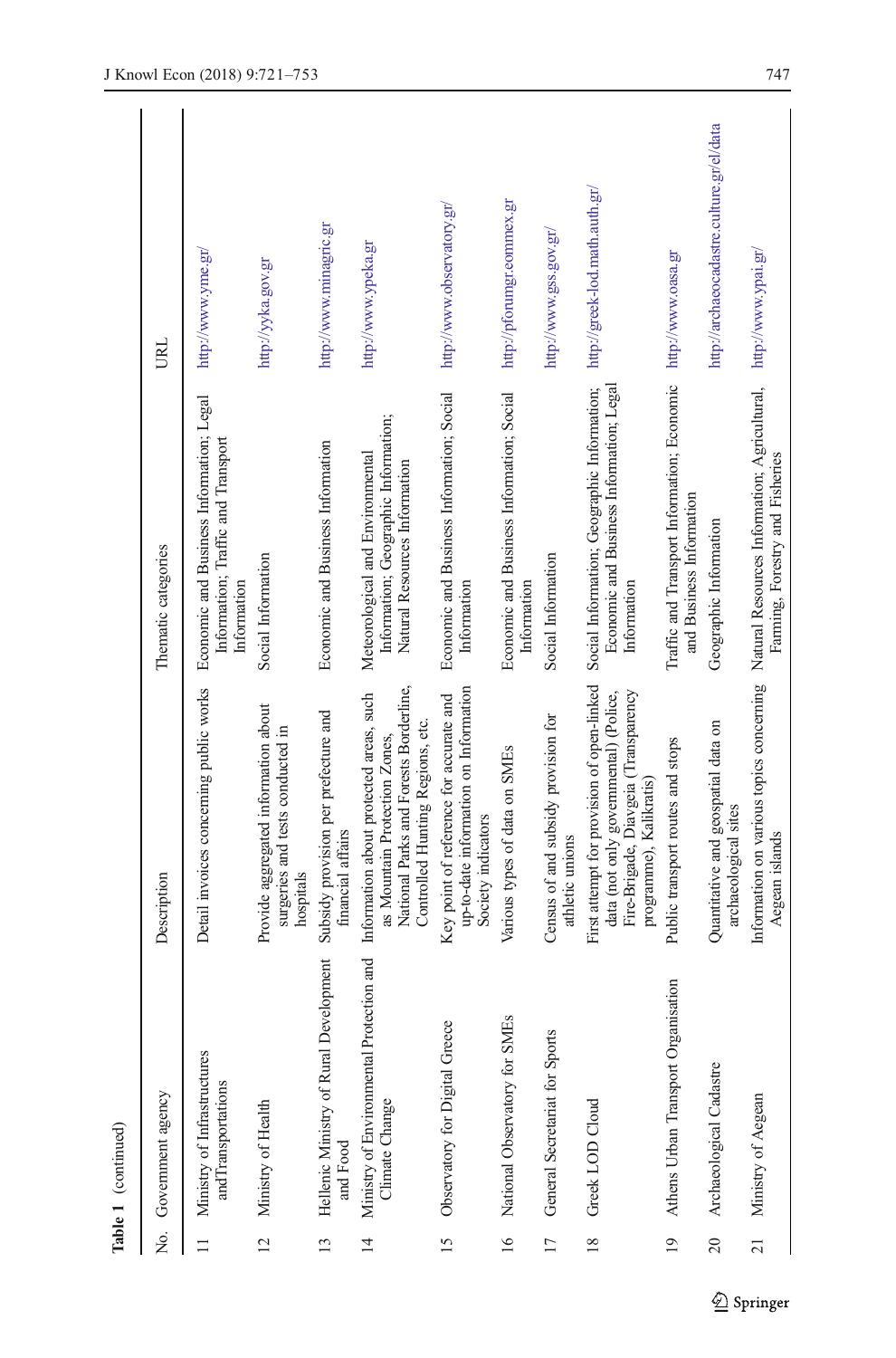|                          | Table 1 (continued)                                      |                                                                                                   |                                                                                                             |                                 |
|--------------------------|----------------------------------------------------------|---------------------------------------------------------------------------------------------------|-------------------------------------------------------------------------------------------------------------|---------------------------------|
|                          | No. Government agency                                    | Description                                                                                       | Thematic categories                                                                                         | URL                             |
|                          |                                                          |                                                                                                   | Information; Tourist and Leisure<br>Information                                                             |                                 |
| 22                       | Ministry of Development                                  | Information about public works                                                                    | Economic and Business Information                                                                           | http://www.ypoian.gr/           |
| 23                       | General Secretariat for Development                      | Information about public works                                                                    | Economic and Business Information                                                                           | http://www.gsrt.gr/             |
| $\overline{24}$          | Ministry of National Defence                             | Information about the Greek army                                                                  | Economic and Business Information                                                                           | http://www.mod.gr/              |
| 25                       | Ministry of Citizens' Protection                         | Information about Greek Police, Fire<br>Service, Coast Police etc.                                | Legal Information                                                                                           | http://www.minocp.gov.gr/       |
| 26                       | and<br>Ministry of Justice, Transparency<br>Human Rights | Information about citizens' rights, laws,<br>transparency, justice                                | Legal Information                                                                                           | http://www.ministryofjustice.gr |
| 27                       | Ministry of Education and Religious<br>Affairs           | Information about educational system,<br>public schools, public universities,<br>educational laws | Legal Information                                                                                           | http://www.ypepth.gr/           |
| 28                       | Ministry of Maritime Affairs, islands and<br>fisheries   | Information about Greek islands,<br>fisheries and sea affairs                                     | Agricultural, Farming, Forestry and Fisheries http://www.yen.gr<br>Information                              |                                 |
| 29                       | Ministry of foreign Affairs                              | information about other countries<br>Information on foreign individuals,                          | Legal Information                                                                                           | http://www.mfa.gr/              |
| $\overline{\mathcal{E}}$ | Ministry of interior                                     | Information about national situations                                                             | Economic and Business Information                                                                           | http://www.ypes.gr/             |
| $\overline{31}$          | Ministry of Macedonia and Thrace                         | Information about various topics<br>concerning North Greece                                       | Economic and Business Information                                                                           | http://www.mathra.gr/           |
| 32                       | Ministry of culture and Tourism                          | Information about Greek culture and<br>tourism                                                    | Economic and Business Information; Traffic<br>and Transport Information; Tourist and<br>Leisure Information | http://www.culture.gr           |
| 33                       | Ministry of the Press and Media                          | Information about Media                                                                           | Economic and Business Information                                                                           | http://www.minpress.gr/         |
| 34                       | Athens' Prefecture                                       | Information about various topics<br>concerning Athens                                             | Economic and Business Information                                                                           | http://nom-athinas.gov.gr       |
| 35                       | West Macedonia's Region                                  | Information about various topics<br>concerning West Macedonia                                     | Economic and Business Information                                                                           | http://www.grevena.gov.gr/      |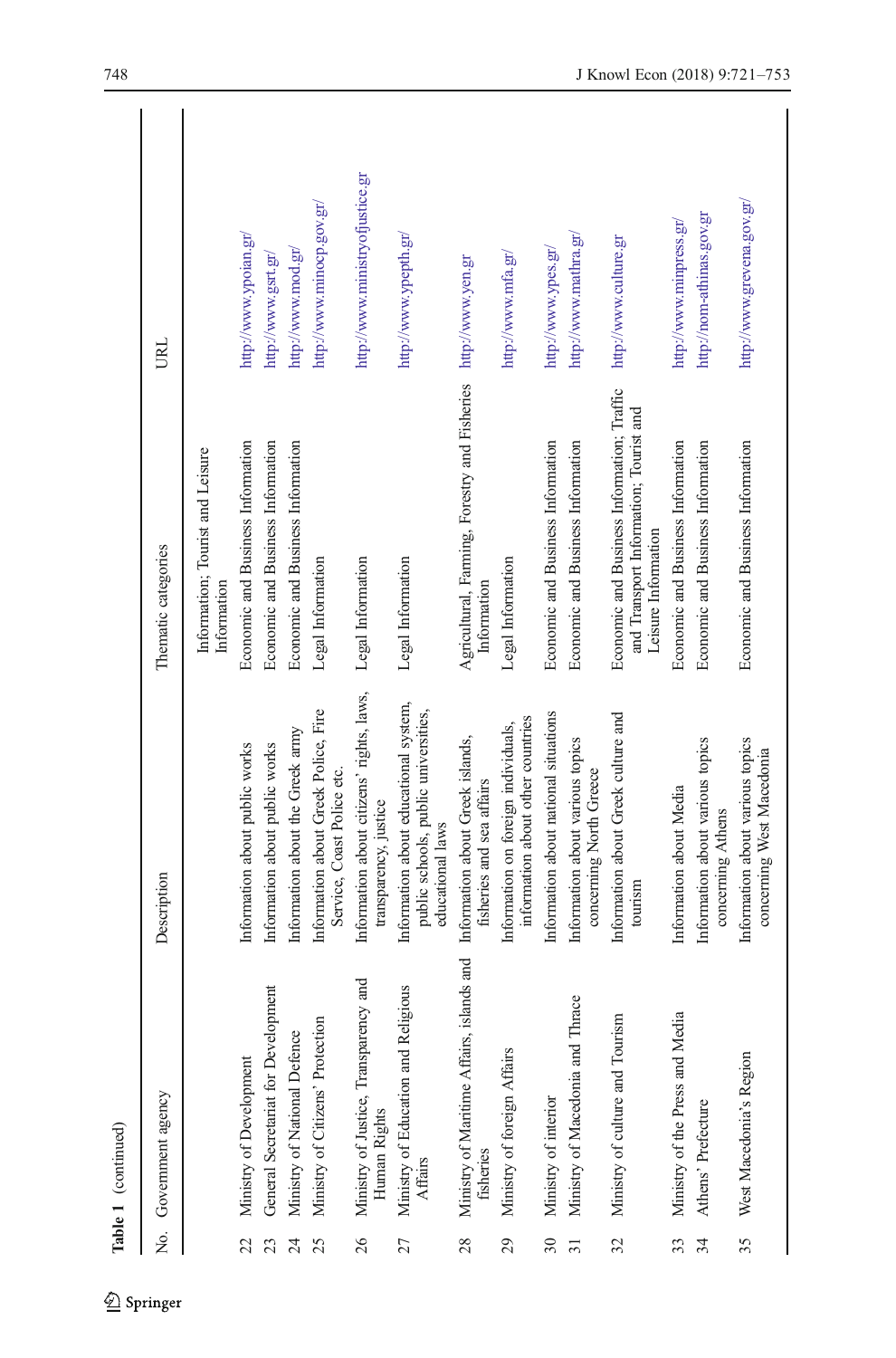| ,<br>Ž          | Government agency                             | Description                                                                 | Thematic categories               | URL                                 |
|-----------------|-----------------------------------------------|-----------------------------------------------------------------------------|-----------------------------------|-------------------------------------|
| 36              | Region<br>East Macedonia's and Thrace's       | Information about various topics concerning<br>in East Macedonia and Thrace | Economic and Business Information | http://www.pamth.gov.gr/            |
| 37              | South Aegean's Region                         | Information about various topics<br>concerning South Aegean                 | Economic and Business Information | http://www.notioaigaio.gr/per/      |
| 38              | Epirus' Region                                | Information about various topics<br>concerning Epirus                       | Economic and Business Information | http://www.epirus.gov.gr            |
| $\frac{39}{2}$  | Thessaly's Region                             | Information about various topics<br>concerning Thessaly                     | Economic and Business Information | http://www.thessalia.gov.gr/        |
| $rac{1}{4}$     | Ionian Islands' Region                        | Information about various topics<br>concerning Ionian Islands               | Economic and Business Information | http://www.pin.gov.gr/              |
| $\frac{4}{1}$   | West Greece Region                            | Information about various topics<br>concerning Western Greece               | Economic and Business Information | http://www.pde.gov.gr/gr/index.php  |
| $\overline{42}$ | Attica's Region                               | Information about various topics<br>concerning Attica                       | Economic and Business Information | http://www.attiki.gov.gr/           |
| 43              | Peloponnese Region                            | Information about various topics<br>concerning Peloponnese                  | Economic and Business Information | http://ppel.gov.gr/                 |
| $\frac{4}{3}$   | North Aegean's Region                         | Information about various topics<br>concerning North Aegean                 | Economic and Business Information | http://www.northaegean.gr/          |
| 45              | Crete's Region                                | Information about various topics<br>concerning Crete                        | Economic and Business Information | http://www.crete-region.gr/         |
| $\frac{4}{6}$   | Central Macedonia's Region                    | concerning Central Macedonia<br>Information about various topics            | Economic and Business Information | http://www.pkm.gov.gr/              |
| 47              | rapetsona<br>Municipality of Keratsini and Dr | concerning Keratsini and Drapetsona<br>Information about various topics     | Economic and Business Information | http://www.keratsini-drapetsona.gr/ |
| 48              | Municipality of Athens                        | Information about various topics<br>concerning Athens                       | Economic and Business Information | http://www.cityofathens.gr/         |
| $\frac{4}{9}$   | Municipality of Thessaloniki                  | Information about various topics<br>concerning Thessaloniki                 | Economic and Business Information | http://www.thessaloniki.gr          |

Table 1 (continued)

Table 1 (continued)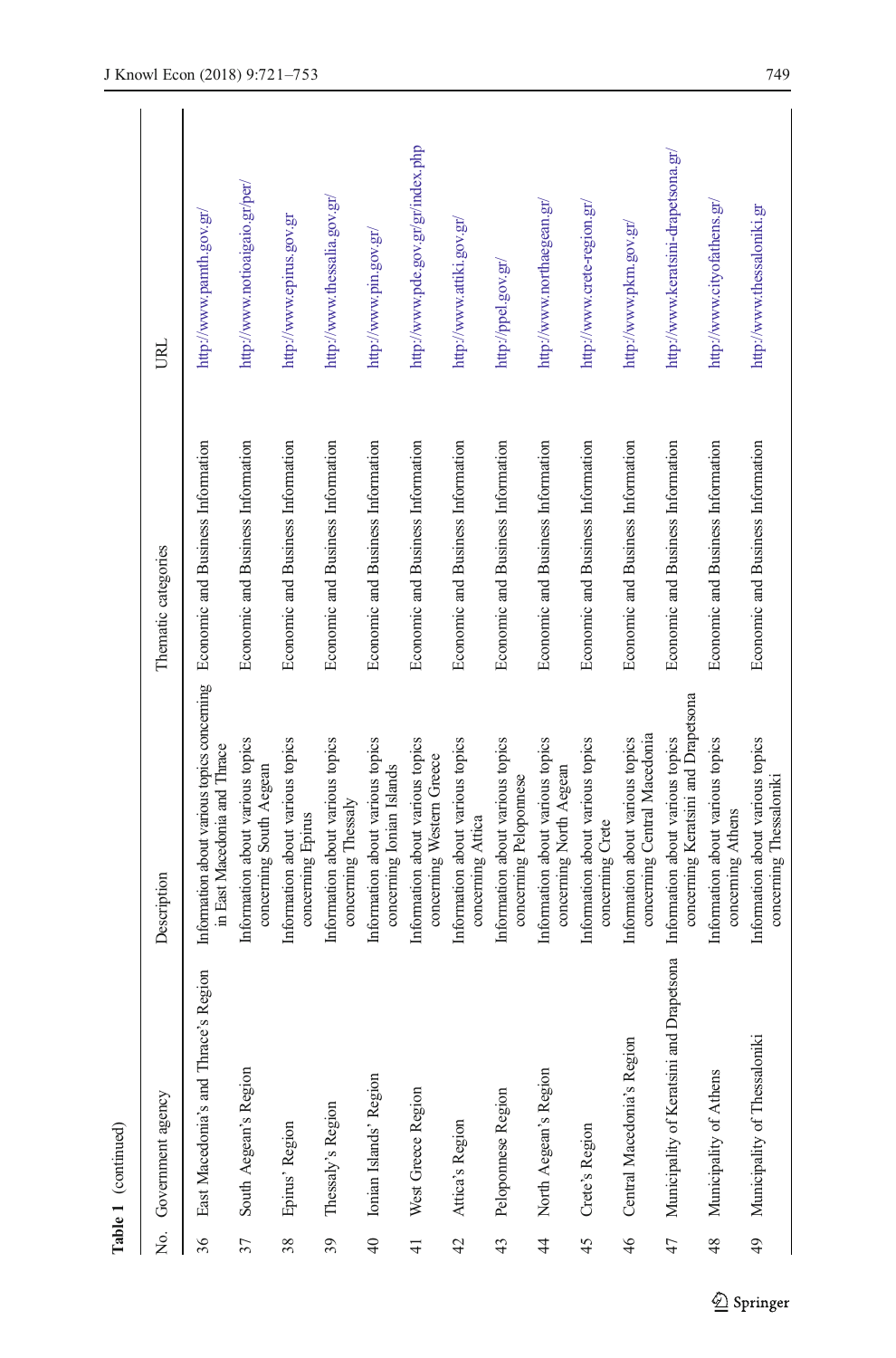|                 | No. Government agency     | Description                                                       | Thematic categories               | URL                          |
|-----------------|---------------------------|-------------------------------------------------------------------|-----------------------------------|------------------------------|
| 50 <sub>5</sub> | Municipality of Chania    | Information about various topics<br>concerning Chania of Crete    | Economic and Business Information | http://www.chania.gr/        |
| 51              | Municipality of Rethymno  | concerning Rethymno of Crete<br>Information about various topics  | Economic and Business Information | http://www.rethymno.gr/      |
| 52              | Municipality of Heraklion | concerning Heraklion of Crete<br>Information about various topics | Economic and Business Information | http://www.heraklion.gr/     |
| 53              | Municipality of Larissa   | Information about various topics<br>concerning Larissa            | Economic and Business Information | http://www.larissa-dimos.gr/ |
| 54              | Municipality of Messini   | Information about various topics<br>concerning Messini            | Economic and Business Information | http://www.messini.gr        |
| 55              | Municipality of Kozani    | Information about various topics<br>concerning Kozani             | Economic and Business Information | http://www.kozanh.gr         |
| 56              | Municipality of Samos     | Information about various topics<br>concerning Samos              | Economic and Business Information | http://www.vathi.gr/         |
| 57              | Municipality of Chios     | Information about various topics<br>concerning Chios              | Economic and Business Information | http://www.chioscity.gr/     |
| 58              | Municipality of Mytilene  | Information about various topics<br>concerning Mytilene           | Economic and Business Information | http://www.mytilene.gr/      |
| 59              | Municipality of Halkidiki | Information about various topics<br>concerning Halkidiki          | Economic and Business Information | http://www.halkidiki.gov.gr  |
| $\degree$       | Municipality of Drama     | Information about various topics<br>concerning Drama              | Economic and Business Information | http://www.dimos-dramas.gr   |

Table 1 (continued)

Table 1 (continued)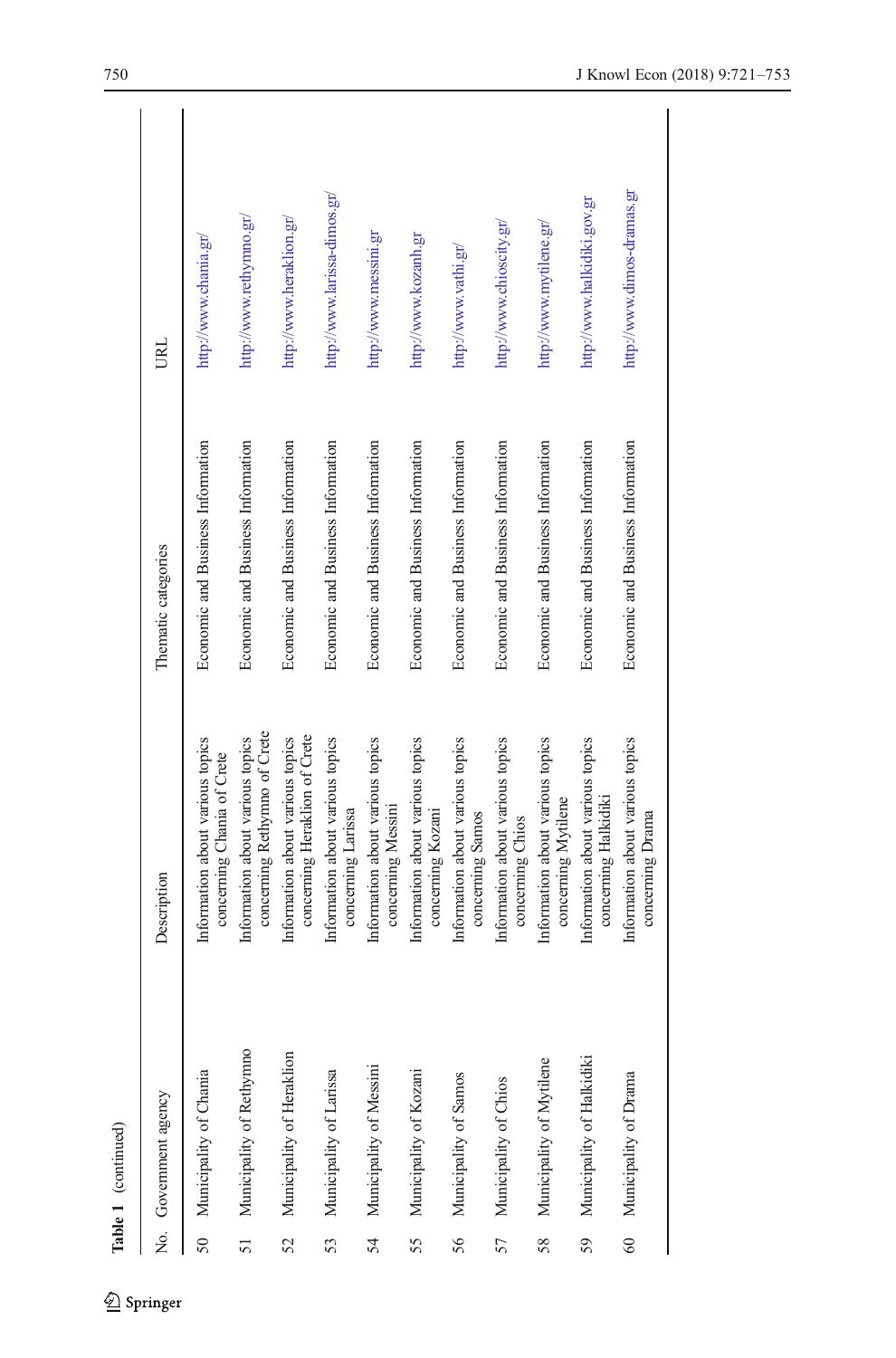#### <span id="page-30-0"></span>References

- AGIMO (2010). Declaration of Open Government, retrieved February 25, 2011 from [http://www.finance.gov.](http://www.finance.gov.au/e-government/strategy-and-governance/gov2/declaration-of-open-government.html) [au/e-government/strategy-and-governance/gov2/declaration-of-open-government.html](http://www.finance.gov.au/e-government/strategy-and-governance/gov2/declaration-of-open-government.html)
- Alexopoulos, C., Loukis, E., Charalabidis, Y., & Zuiderwijk, A. (2013). An evaluation framework for traditional and advanced open public data e-infrastructures. Como, Italy: Paper presented at the 13th European Conference on eGovernment – ECEG.
- Alexopoulos, C., Zuiderwijk, A., Charalabidis, Y., Loukis, E., Janssen, M. (2014). Designing a second generation of open data platforms: integrating open data and social media. In Electronic Government (pp. 230–241). Dublin, Ireland: Springer Berlin Heidelberg.
- Allan, R. (2009). The power of government information. In J. Gøtze & C. B. Pedersen (Eds.), State of the eUnion: government 2.0 and onwards. AuthorHouse.
- Bauer, F., & Kaltenböck, M. (2012). Linked open data: the essentials—a quick start guide for decision makers. Vienna, Austria: Monochrom Editions.
- Bertot, J. C., Gorham, U., Jaeger, P. T., Sarin, L. C., & Choi, H. (2014). Big data, open government and egovernment: issues, policies and recommendations. Inf Polity, 19(1–2), 5–16.
- Cameron, D. (2010). Letter to Government departments on opening up data, retrieved from [https://www.gov.](https://www.gov.uk/government/news/letter-to-government-departments-on-opening-up-data) [uk/government/news/letter-to-government-departments-on-opening-up-data](https://www.gov.uk/government/news/letter-to-government-departments-on-opening-up-data)
- Chan, C. (2013). From Open Data to Open Innovation Strategies: Creating e-Services Using Open Government Data, 46th Hawaii International Conference on System Sciences.
- Chena, J. V., Jubiladoa, R. J. M., Capistrano, E. P. S., & Yen, D. C. (2015). Factors affecting online tax filing—an application of the IS Success Model and trust theory. Comput Hum Behav, 43, 251–262.
- Dawes, S., Gharawi, M., & Burke, B. (2011). Knowledge and information sharing in transnational knowledge networks: a contextual perspective. In Proceedings of the 44th Hawaii International Conference on System Sciences.
- DeLone, D. H., & McLean, E. R. (1992). Information systems success: the quest for the dependent variable. Inf Syst Res, 3(1), 60–95.
- DeLone, D. H., & McLean, E. R. (2003). The DeLone and McLean model of information systems success: a ten-year update. J Manag Inf Syst, 19(4), 9–30.
- Digital Agenda Assembly (2011). Report from the workshop "Open Data and re-use of public sector information", Brussels 16–17 June 2011 [http://ec.europa.eu/information\\_society/events/cf/daa11/item](http://ec.europa.eu/information_society/events/cf/daa11/item-display.cfm?id=5963)[display.cfm?id=5963](http://ec.europa.eu/information_society/events/cf/daa11/item-display.cfm?id=5963).
- European Commission (2003). Directive 2003/98/EC of the European Parliament and of the Council of 17 November 2003 on the Re-use of Public Sector Information, available at: [http://eur-lex.europa.eu/](http://eur-lex.europa.eu/LexUriServ/LexUriServ.do?uri=OJ:L:2003:345:0090:0096:EN:PDF) [LexUriServ/LexUriServ.do?uri=OJ:L:2003:345:0090:0096:EN:PDF.](http://eur-lex.europa.eu/LexUriServ/LexUriServ.do?uri=OJ:L:2003:345:0090:0096:EN:PDF)
- European Commission (2013). Directive 2013/37/EU of the European Parliament and of the Council of 26 June 2013 amending Directive 2003/98/EC on the re-use of public sector information, available at: [http://](http://eur-lex.europa.eu/LexUriServ/LexUriServ.do) [eur-lex.europa.eu/LexUriServ/LexUriServ.do?](http://eur-lex.europa.eu/LexUriServ/LexUriServ.do)
- European Commission (2014). Commission Notice Guidelines on recommended standard licenses, datasets and charging for the reuse of documents of 24 July 2014, 2014/C 240/01, available at: [https://ec.europa.](https://ec.europa.eu/digital-agenda/en/news/commission-notice-guidelines-recommended-standard-licences-datasets-and-charging-re-use) [eu/digital-agenda/en/news/commission-notice-guidelines-recommended-standard-licences-datasets-and](https://ec.europa.eu/digital-agenda/en/news/commission-notice-guidelines-recommended-standard-licences-datasets-and-charging-re-use)[charging-re-use](https://ec.europa.eu/digital-agenda/en/news/commission-notice-guidelines-recommended-standard-licences-datasets-and-charging-re-use)
- Executive Office of the President (2009). Memorandum for the Heads of Executive Departments and Agencies: Open Government Directive, Washington D. C., Memorandum No. M-10-06. Retrieved from <http://www.whitehouse.gov/open/documents/open-government-directive>.
- Executive Office of the President (2013). Open Data Policy Managing Information as an Asset. Washington D. C., Memorandum No. M-13-13. Retrieved from [http://www.whitehouse.gov/sites/default/files/omb/](http://www.whitehouse.gov/sites/default/files/omb/memoranda/2013/m-13-13.pdf) [memoranda/2013/m-13-13.pdf](http://www.whitehouse.gov/sites/default/files/omb/memoranda/2013/m-13-13.pdf)
- Geiger, C. P., & v Luecke, J. (2012). Open government and (linked) (open) (government) (data). J e-Democracy Open Gov, 4(2), 265–278.
- Gharawi, M., & Dawes, S. (2010). Conceptualizing knowledge and information sharing in transnational knowledge networks. In Proceedings of the 4th International Conference on Theory and Practice of Electronic Governance (ICEGOV '10).
- Harrison, T. M., Guerrero, S., Burke, G. B., Cook, M., Cresswell, A., Helbig, N., Hrdinova, J., & Pardo, T. (2012a). Open government and e-government: democratic challenges from a public value perspective. Inf Polity, 17(2), 83–97.
- Harrison, T. M., Pardo, T. A., & Cook, M. (2012b). Creating open government ecosystems: a research and development agenda. Future Internet, 4, 900–928.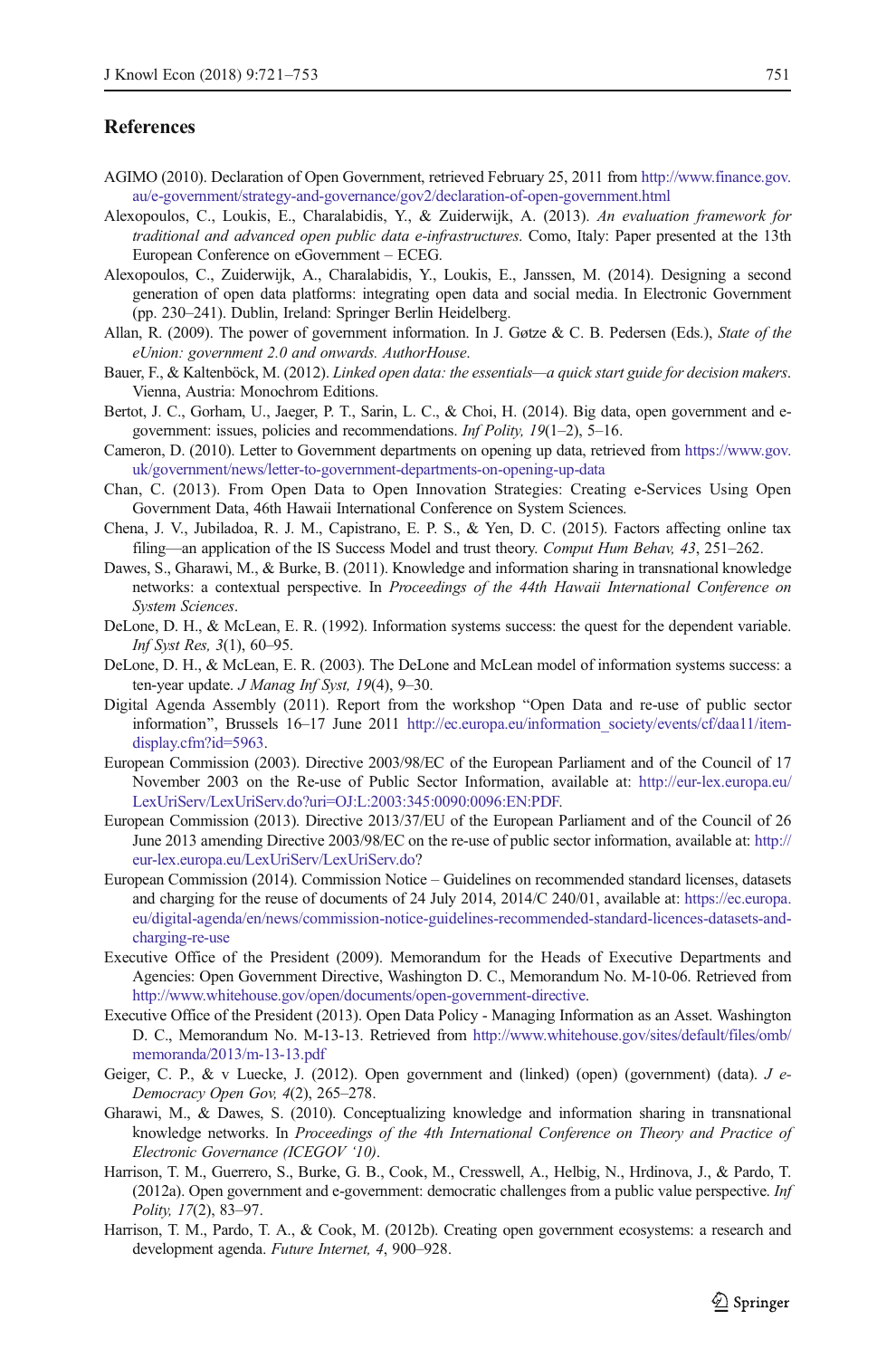- <span id="page-31-0"></span>Huijboom, N., & Van Den Broek, T. (2011). Open data: an international comparison of strategies. Eur J Epractice, 12, 1–13.
- Janssen, M., Charalabidis, Y., & Zuiderwijk, A. (2012). Benefits, adoption barriers, and myths of open data and open government. Inf Syst Manag, 29, 258–268.
- Jetzek, T., Avital, M., & Bjørn-Andersen, N. (2013a). The generative mechanisms of open government data. In Proceedings of ECIS (p. 156). Atlanta, GA: Association for Information Systems. AIS Electronic Library (AISeL), 2013.
- Jetzek, T., Avital, M., & Bjørn-Andersen, N. (2013b). Generating value from open government data. In proceedings of the 34th International Conference on Information Systems. ICIS 2013. Atlanta, GA: Association for Information Systems. AIS Electronic Library (AISeL), 2013.
- Kassen, M. (2013). A promising phenomenon of open data: a case study of the chicago open data Project. Gov Inf Q, 30, 508–5.
- Lathrop D., & Ruma L. (2010). Open government: collaboration, transparency, and participation in practice, 1st ed. Sebastopol, CA: O'Reilly Media, Inc.
- Maier, U., & Huber, S. (2011). Open: the changing relation between citizens, public administration, and political authority. JeDEM, 3(2), 182–191.
- Manyika J, Chui M, Groves P, Farrell D, Van Kuiken S, and Almasi Doshi E (2013) Open data: Unlocking innovation and performance with liquid information. McKinsey Global Institute, McKinsey Center for Government and McKinsey Business Technology Office. Available at: [http://www.mckinsey.com/insights/](http://www.mckinsey.com/insights/business_technology/open_data_unlocking_innovation_and_performance_with_liquid_information) business technology/open data unlocking innovation and performance with liquid information.

Maylor, H., & Blackmon, K. (2005). Researching business and management. New York: Palgrave-Macmillan. McDermott, P. (2010). Building open government. Gov Inf Q, 27(4), 401-413.

- Meijer, A., & Thaens, M. (2009). Public information strategies: making government information available to citizens. Inf Polity, 14(1–2), 31–45.
- Mellouli, S., Luna-Reyes, L. F., & Zhang, J. (2014). Smart government, citizen participation and open data. Inf Polity, 19(1–2), 1–4.
- Obama, B. H. (2009). Transparency and open government. Memorandum for the Heads of Executive Departments and Agencies. Available at: [http://www.whitehouse.gov/the-pressoffice/transparencyand](http://www.whitehouse.gov/the-pressoffice/transparencyand-open-government)[open-government](http://www.whitehouse.gov/the-pressoffice/transparencyand-open-government).
- Obama, B. (2010). Memo from President Obama on Transparency and Open Government. In D. Lathrop & L. Ruma (eds.), Open Government. [http://www.whitehouse.gov/open/documents/open-government](http://www.whitehouse.gov/open/documents/open-government-directive)[directive.](http://www.whitehouse.gov/open/documents/open-government-directive) Accessed 18 April 2010.
- Open Knowledge Foundation (OKF) (2012) "Open Data Handbook version 1.0.0" (revised November 14, 2012). Available at <http://opendatahandbook.org/pdf/OpenDataHandbook.pdf>
- Parycek P, & Sachs M (2010) Open government information flow in web 2.0. European Journal of ePractice, 9(1), 1–70.
- Petychakis, M., Vasileiou, O., Georgis, C., Mouzakitis, S., & Psarras, J. (2014). A state-of-the-art analysis of the current public data landscape from a functional, semantic and technical perspective. J Theor Appl Electron Commer Res, 9(2), 34–47.
- ISA Programme (2011). Interoperability Solutions for European Public Administrations, "Towards Open Government Metadata". [https://joinup.ec.europa.eu/sites/default/files/towards\\_open\\_government\\_metadata\\_0.pdf](https://joinup.ec.europa.eu/sites/default/files/towards_open_government_metadata_0.pdf).
- Ragin, C., & Amoroso, L. (2011). Constructing social research: the unity and diversity of method (2nd ed.). California: Pine Forge Press – Sage Publications.
- Rana, N., Dwivedi, Y., & Williams, M. (2013). Evaluating the validity of IS success models for e-government research: an empirical test and Integrated Model. Int J Electron Gov Res, 9(3), 1–22.
- Robinson, D. G., Yu, H., Zeller, W. P., & Felten, E. W. (2009). Government data and the invisible hand (Fall 2009). Yale J Law Technol, 11, 160. Available at SSRN: [http://ssrn.com/abstract=1138083](http://dx.doi.org/http://ssrn.com/abstract=1138083).
- Schwegmann, C. (2012). Open data in developing countries. In European Public Sector Information Platform - Topic Report 2013/02.
- United Nations (2014) United Nations E-Government Survey 2014 E-Government for the Future we Want, Department of Economic and Social Affairs of the United Nations, accessed from <http://unpan3.un.org/egovkb/>
- Urbach, N., & Mueller, B. (2012). The updated DeLone and McLean Model of information systems success. In Y. Dwivedi, M. Wade, & S. Schneberger (Eds.), Information systems theory—explaining and predicting our digital society. New York: Springer.
- Wang, Y. S., & Liao, Y. W. (2008). Assessing eGovernment systems success: a validation of the DeLone and McLean model of information systems success. Gov Inf Q, 25, 717–733.
- Wood, D. (Ed.). (2011). Linking Government Data. New York: Springer.
- Zijlstra T, and K Janssen (2013) The new PSI directive as good as it seems? Open Knowledge Foundation Blog. [Online]. Available: <http://blog.okfn.org/2013/04/19/the-new-psi-directive-as-good-as-it-seems/>